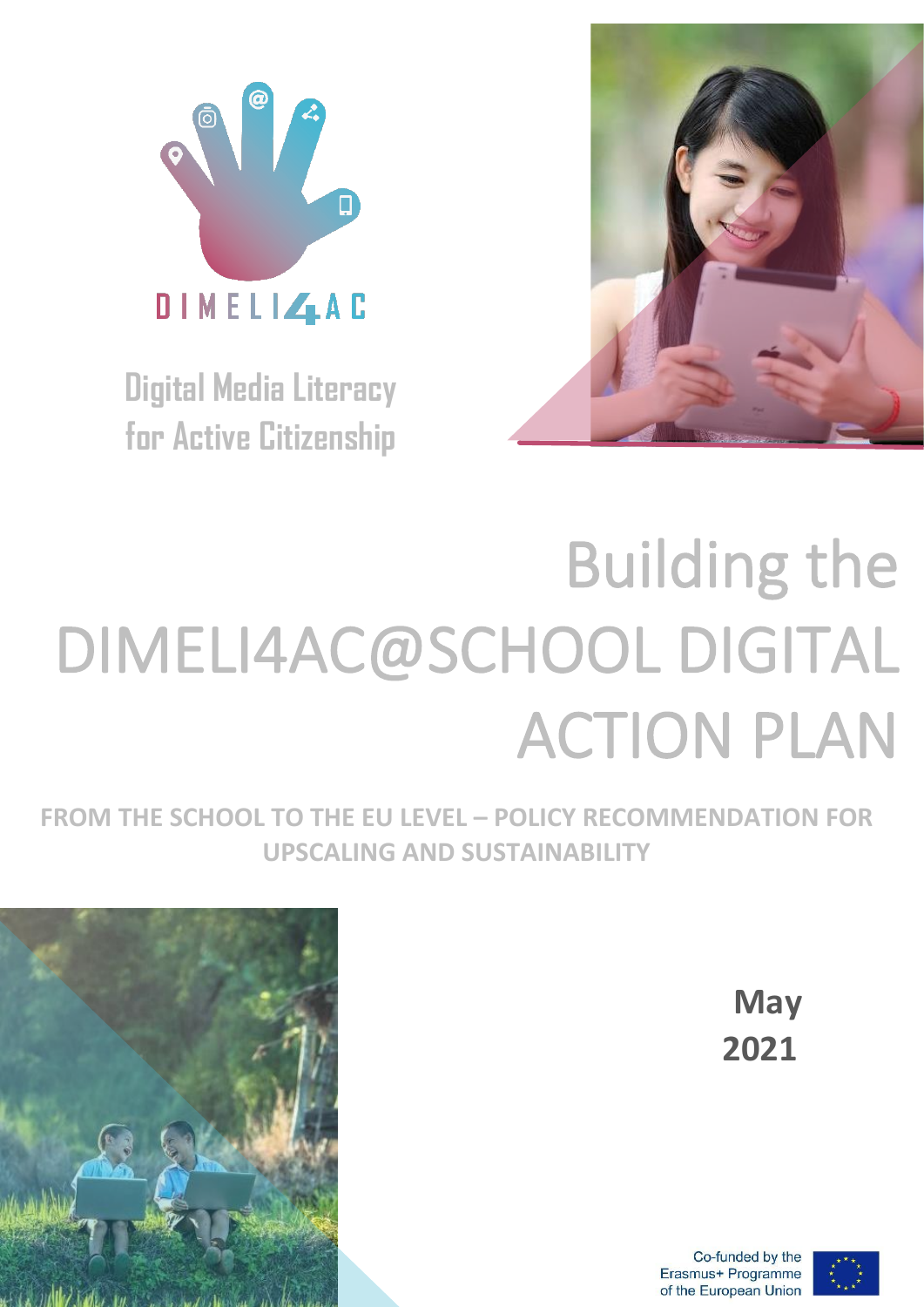

## Project information

Project Acronym: DIMELI4AC

Project Leadership:

Project Title: The Contract Contract Digital Media Literacy for Active Citizenship

Grant Agreement Number: 2018-1-DE03-KA201-047411

Prof. Dr. Dirk Lange Institut für Didaktik der Demokratie Leibniz Universität Hannover

Project Management: Elizaveta Firsova

Project Website: [www.dimeli.eu](file:///C:/Users/DELL/AppData/Roaming/Microsoft/Word/www.dimeli.eu)



DIMELI Digital Action Plan by Dimeli4AC is licensed under CC BY-SA 4.0. To view a copy of this license, visit https://creativecommons.org/licenses/by-sa/4.0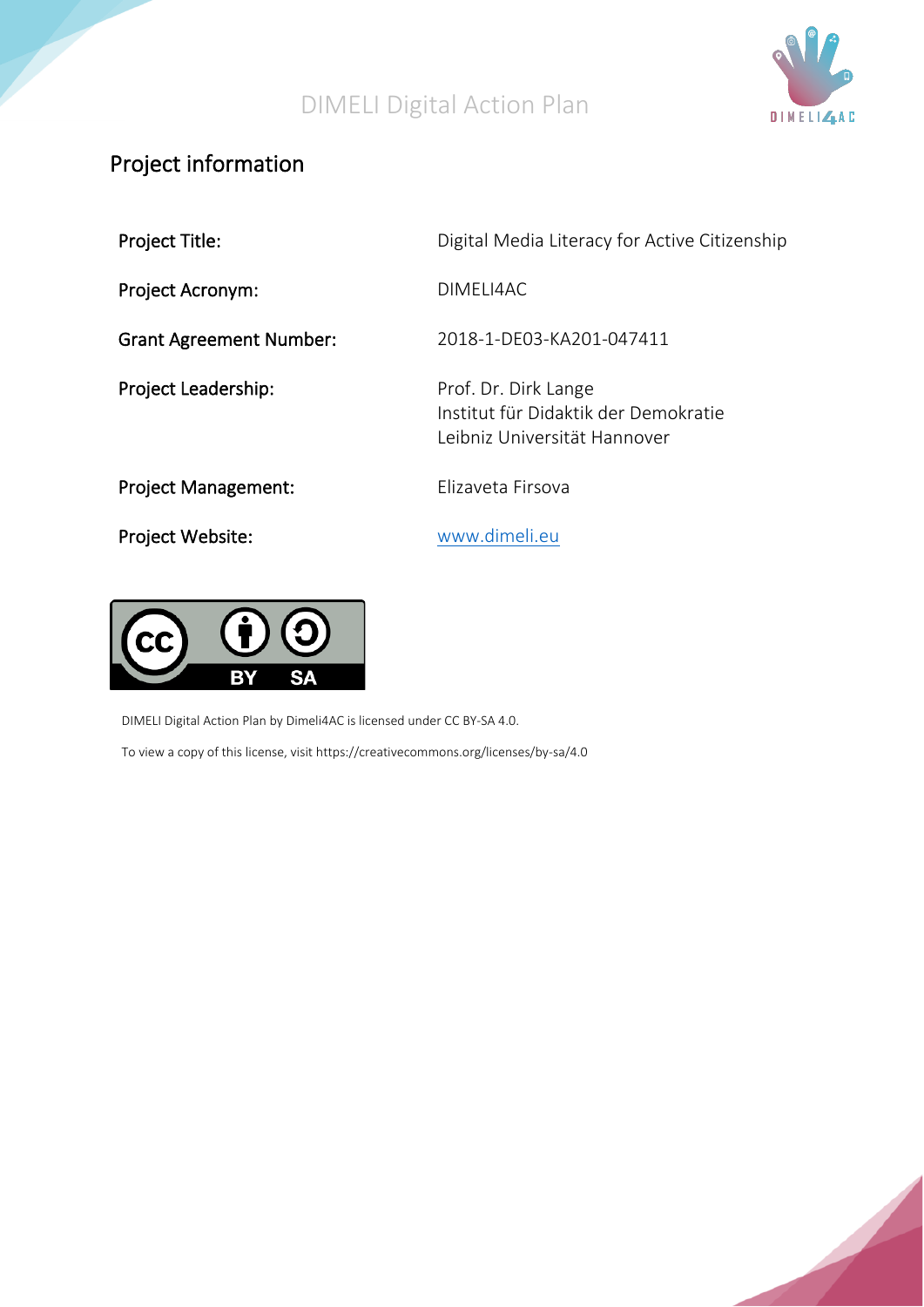

# **Table of Contents**

| 1.  | Reader's Expectation                                                                                                                                 | 3              |  |
|-----|------------------------------------------------------------------------------------------------------------------------------------------------------|----------------|--|
| 2.  | Introduction<br>3                                                                                                                                    |                |  |
| 3.  | Project Description                                                                                                                                  |                |  |
| 4.  | Project's Road Map                                                                                                                                   | 5              |  |
|     | <b>Project Results</b>                                                                                                                               | 6              |  |
|     | IO1 - DIMELI4AC: Digital Media Literacy in Schools: From the EU to local schools' needs,<br>challenges, practices and prospects                      | 6              |  |
|     | IO2 - Building the DIMELI@School Digital Action Plan: Competence Framework and Policy<br>Agreement                                                   | 6              |  |
|     | IO3 - Building the DIMELI@School Digital Action Plan: Multi-targeted Educational Pack for<br>teaching and learning - teachers, parents and students  | $\overline{7}$ |  |
|     | IO4 - Building the on-line DIMELI@School: The eco-system of assessment and validation<br>through the Dimeli Game-Avatar                              | 8              |  |
|     | IO5 - Building the DIMELI@School Digital Action Plan: A to Z Pack for implementation                                                                 | 9              |  |
| 6.  | Building the DIMELI4AC@School Digital Action Plan: From the school to the EU level - Policy<br>Recommendation for upscaling and sustainability (IO6) | 9              |  |
|     | 6.1<br>Evaluation of TOOL KIT for the creation of DIMELI@School Clubs                                                                                | 9              |  |
|     | $\checkmark$<br>The Case of Greece                                                                                                                   | 10             |  |
|     | The Case of Cyprus<br>✓                                                                                                                              | 10             |  |
|     | ✓<br>The Case of Germany                                                                                                                             | 11             |  |
|     | 6.2 Setting up the DIMELI@School Clubs/Observatories                                                                                                 | 11             |  |
|     | 6.2.1 Synergies Created through the implementation of the project                                                                                    | 13             |  |
|     | Case of Cyprus<br>✓                                                                                                                                  | 13             |  |
|     | Case of Greece<br>✓                                                                                                                                  | 14             |  |
|     | Case of Germany                                                                                                                                      | 14             |  |
|     | 6.2.2 Reflection – practical steps and tips for maintaining your networking with key stakeholders                                                    | 14             |  |
|     | 6.2.3 The DIMELI4AC Network                                                                                                                          | 15             |  |
|     | 6.3 Design of the DIMELI@School Policy Pack for upscaling - Sustainability Strategy                                                                  | 16             |  |
|     | 6.3.1 SWOT Analysis                                                                                                                                  | 16             |  |
|     | 6.3.2 DIMELI@School Policy Intitiative - Ways of Exploitation and Promotion                                                                          | 20             |  |
| Who |                                                                                                                                                      | 20             |  |
|     | The target groups of this movement correspond to the general target groups of the project, which are:                                                | 20             |  |
| How |                                                                                                                                                      | 20             |  |
| 7.  | Conclusion                                                                                                                                           | 22             |  |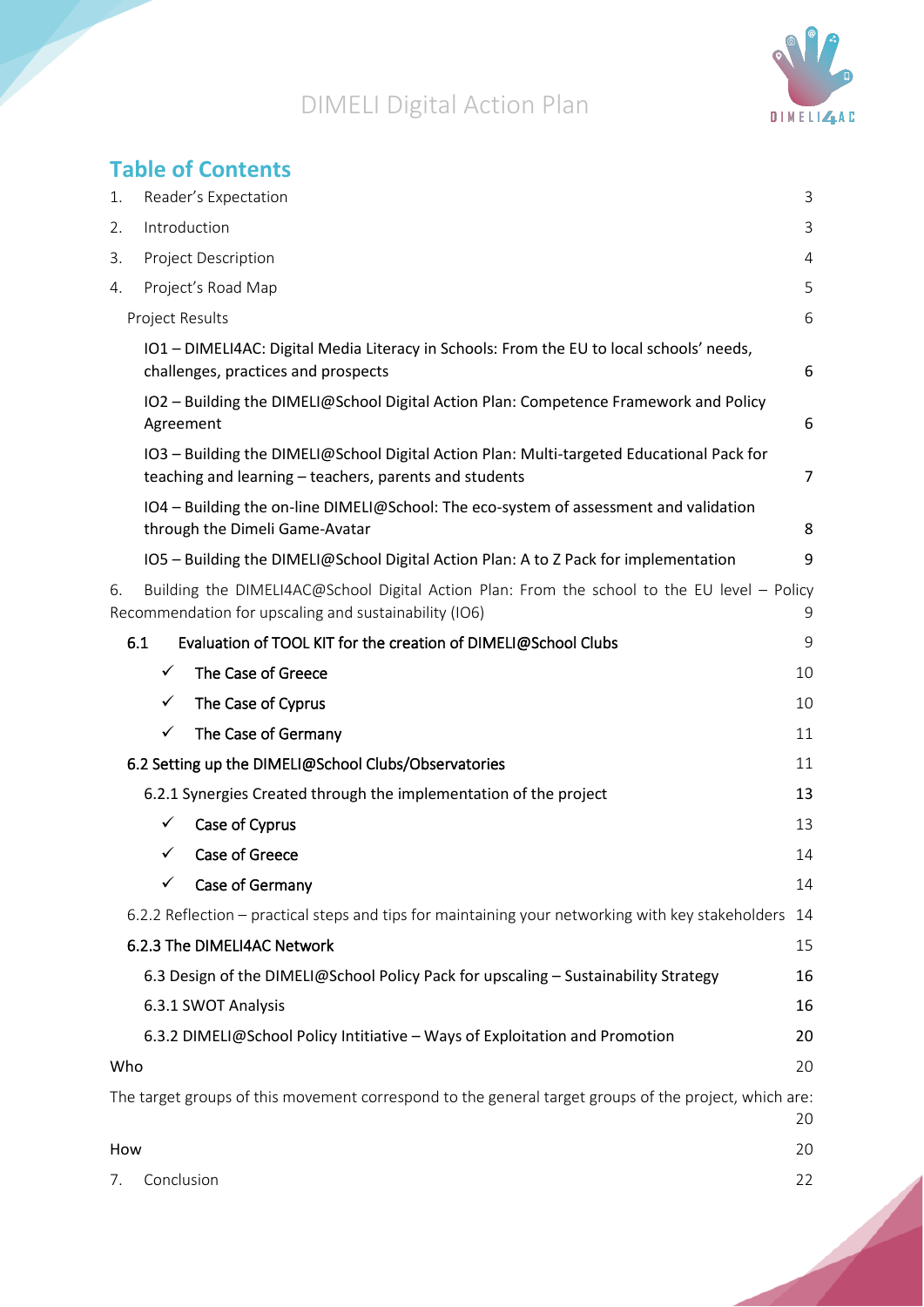

# <span id="page-3-0"></span>1. Reader's Expectation

This document will firstly provide the reader an overview of the DIMELI project with a short explanation of each intellectual output developed up until now. Then, an exploitation strategy which will ensure sustainability of products, further exploitation and expansion based on the idea of the "DIMELI@SCHOOL DIGITAL MEDIA LITERACY INITIATIVE" will be developed. More specifically, this document aims to evaluate the TOOL KIT for the creation of School Clubs and to design and explain the DIMELI@SCHOOL POLICY STRATEGY PACK for upscaling, transferability, exploitation and sustainability of the project's products at the local, regional, national and EU level for further exploitation.

Overall, this is the complete DIMELI Digital Action Plan: From the School to the EU level – Policy Recommendation for upscaling and sustainability.

# <span id="page-3-1"></span>2. Introduction

Our lives are full of new information coming from the media and the internet. We can read about the same topic in different sources without having the expertise to understand whether they are trustworthy or not. Our exposure to digital data driven largely by inscrutable algorithms creates clear risks and requires more than ever well-developed critical thinking and the fundamental ability to engage positively and competently in the digital environment.

Hence, Digital and Media Literacy is a necessary skill that all people nowadays need to possess in order to protect themselves from any online dangers and to ensure their active participation in the digitised society of today. In fact, the 2016 Council Conclusions urged Member States to promote Media Literacy, Critical Thinking and Digital Competences and in support to the above, the 2021-2027 Digital Education Action Plan emphasised on tackling the challenges developed by the rapid digital transformation of our society and the importance of enhancing citizen's digital literacy skills, including fighting disinformation.

Digital and Media Literacy is a matter that concerns everyone, young and old, men and women, even the ones that do not use the Internet that often as more and more services are migrating to it, making its use inevitable. However, it is fundamental for the children to be educated from early on how to behave on and around the internet, especially since they become active users from a young age, quite often oblivious that there is any danger at all.

This document is aimed at supporting policy makers and relevant stakeholders to adopt elements of the DIMELI4AC programme into their practices. The project consortium hopes to take the key themes and best practices within DIMELI4AC beyond the project lifetime to ensure sustainability, further exploitation and increased impact at a local, regional, national and EU level.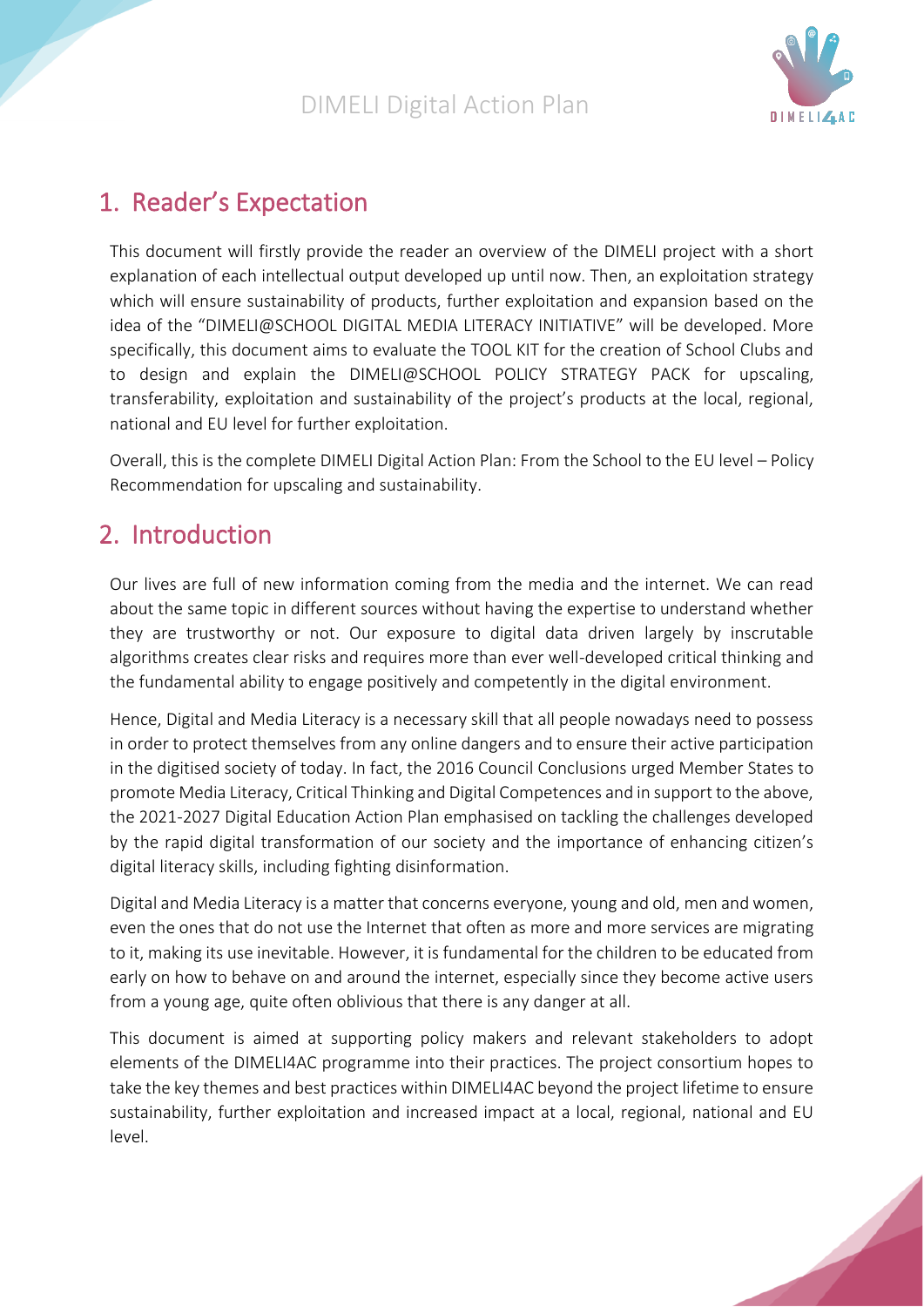

The

Policy Recommendation Pack includes a range of information, advice and guidance for educators, school leaders and decision makers. The information provided is aimed at supporting a strategic approach to increasing media literacy education for students.

# <span id="page-4-0"></span>3. Project Description

The DIMELI4AC project, or Digital and Media Literacy for Active Citizenship project, is co-funded by the Erasmus+ programme of the EU. Its objective is to equip students with the necessary skills to deal with today's digital society, in a fun and innovative way.

More specifically, the project aims:

- To empower young students to become responsible, critical, global citizens for the digitalised and connected world, while creating blended learning opportunities to acquire digital and media literacy skills to safeguard democracy and common values
- To utilise the non-working time of schools in order to set up online and In-house Digital Media Literacy Labs and Observatories based on synergies to be created among teachers, parents, schools, organisations, stakeholders which will endorse the Campaign and sign the Memorandum of Commitment of the project.
- To introduce the idea of an interactive assessment tool in the form of a game based on an avatar (DC-MELI) where students follow various challenges in order to be awarded the Badge showing a respectful, responsible and safe use of the technology based on the digital citizenship, democratic values and critical thinking.
- To strengthen the profiles of teachers and in doing so to upgrade the quality of teaching learning services provided in formal schooling.
- To promote whole school approaches towards dealing with cross-sectoral issues.

The main results of the DIMELI project are the following:

1. The complete DIMELI Tool Kit to support schools to develop their own "Digital Media Literacy Action Plan" for active citizenship, while safeguarding critical thinking and democratic values within the school culture.

2. The Multilevel Educational Pack which includes (1) numerous learning resources to be collected and created such as videos, resources, games, simulations to promote specific aspects of the Framework developed and (2) an upskilling programme for teachers and parents for the acquisition of digital and media skills (C1 staff training & later KA1 Learning Mobility).

3. The Assessment and Validation Tool in the form of a game with the DIMELI Avatar that will be for monitoring, recording, evaluating and validation the acquisition of digital and media literacy skills.

4. The dynamic and interactive portal/platform which will serve difference purposes and have different functionalities, such as an e-Ambassadors (communication platform) for teachers and students to disseminate their work, an e-Tool Kit with resources, materials and good practices as well as an e-Academy where teachers can find a Training Course dedicated to them on-line.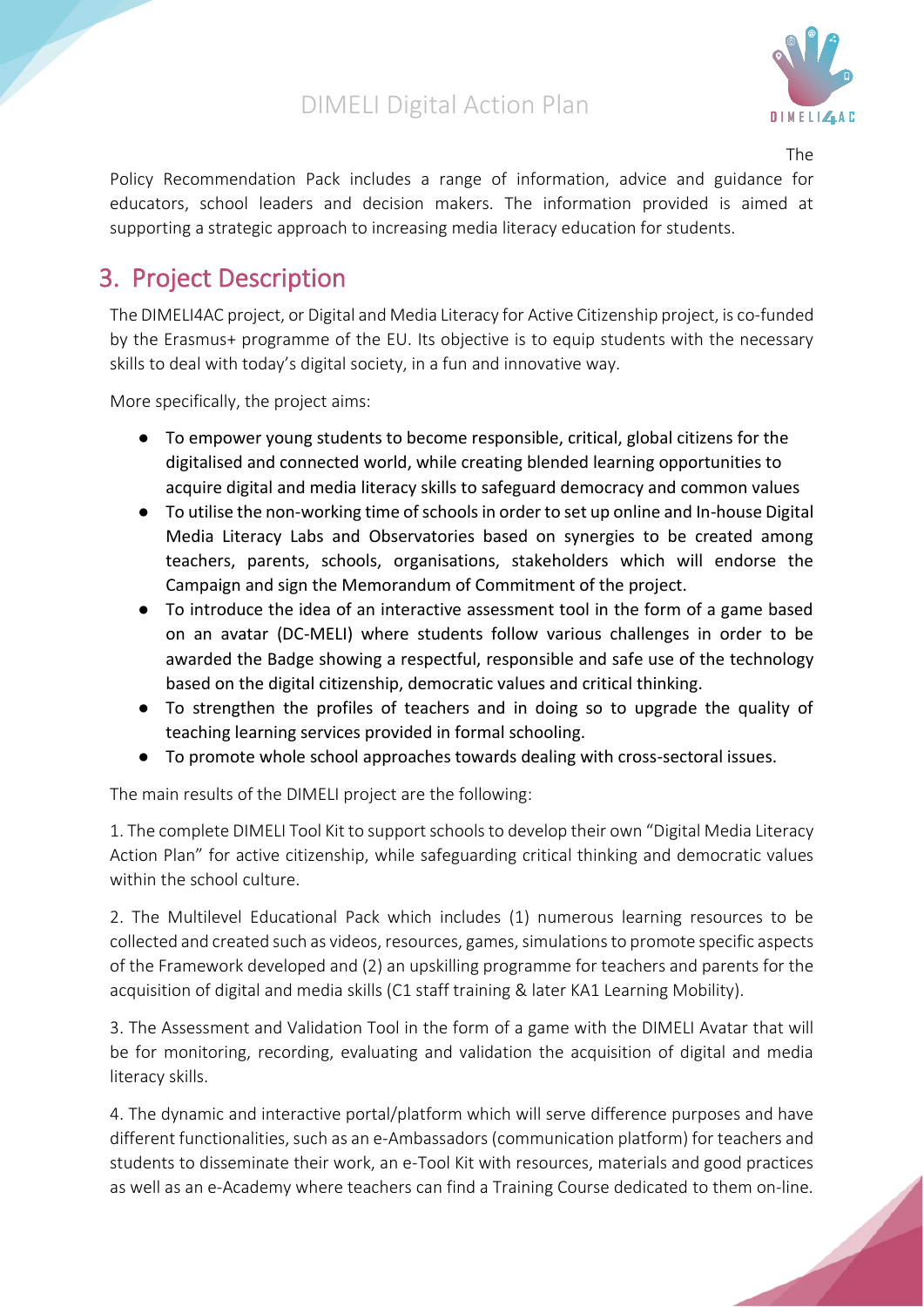

5.

The DIMELI School Clubs, accompanied by a strong multidisciplinary campaign for promoting digital and media literacy for active citizenship.

6. The DIGITAL AND MEDIA LITERACY SUMMER SCHOOL which will be pilot-tested as the idea of offering blended learning opportunities for the promotion of digital and media literacy.

# <span id="page-5-0"></span>4. Project's Road Map

The DIMELI project followed a logical method to ensure the creation of high-quality products that meet the needs of our target groups. Based on research and surveys conducted with students, parents and teachers, we reached accurate conclusions on the topics that needed to be covered, and proceeded with the framework which was the basis for the development of the learning materials. Next, we proceeded with the development of the Educational Back Pack with the learning and teaching materials as well as extra resources. At the same time, the Avatar Game was being developed, in addition to the Open Badges certification. Then, we created the Tool Kit, and finally the Sustainability campaign.



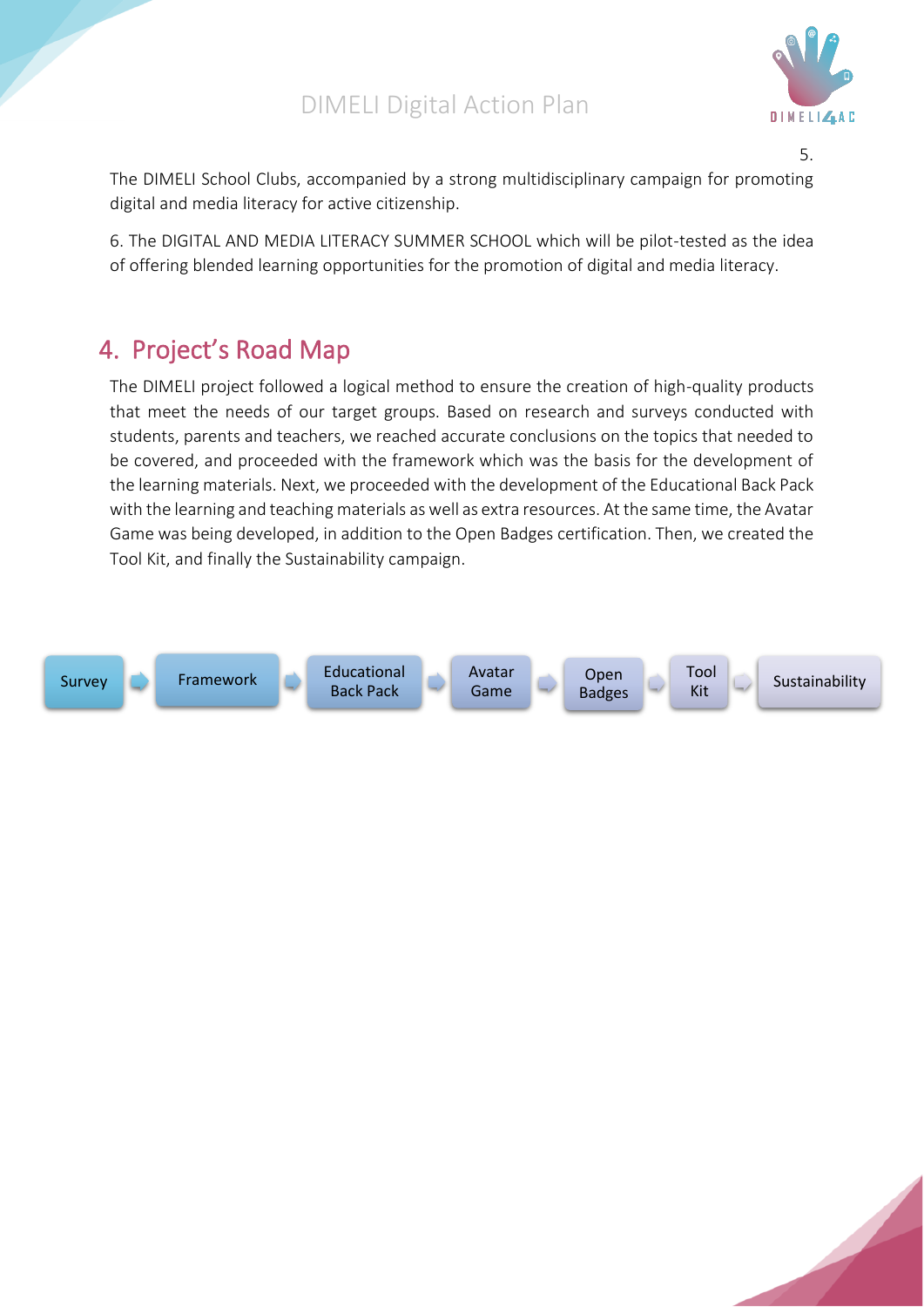

## <span id="page-6-0"></span>Project Results

In each Intellectual Output, the consortium strived to produced materials of the highest quality and usefulness, aiming to attract as many participants from all target groups as possible.

## <span id="page-6-1"></span>IO1 – DIMELI4AC: Digital Media Literacy in Schools: From the EU to local schools' needs, challenges, practices and prospects

In the first Intellectual Output, lengthy research was conducted in all participating countries in order to get information of the national situation on digital skills and digital media literacy of each partner. National legislations, policies and campaigns were taken into consideration. Then, three different questionnaires were developed (one for students, one for teachers and one for parents), in order to investigate their opinions and levels of competence in the digital sector. The findings of the surveys and the desktop research in each participating country were used to compose National Reports and all of them developed the DIMELI comparative report. This report was then translated in the languages of the participating countries. You can find the [translated versions on the DIMELI website](http://dimeli.eu/comparative-report/)

## <span id="page-6-2"></span>IO2 – Building the DIMELI@School Digital Action Plan: Competence Framework and Policy Agreement

In Intellectual Output 2, partners used the findings of the Comparative Report produced in IO1 to identify the current needs and to analyse the competences that need to be developed. Based on this, the partners decided the subjects that need to be given emphasis, and divided them in 6 modules, assigning one to each partner: Online Safety, Media Industry, Information and Media Literacy, Digital Manipulation, Personal Threats and Digital Identity. As a whole, these 6 modules generate the [DIMELI Competence Framework](http://dimeli.eu/competence-framework/) which is based on two important criteria: benchmarks<sup>1</sup> and indicators<sup>2</sup>.

 $1$  Benchmarks indicate the specific objectives that a learner should accomplish.

 $2$  Indicators mark the level of acquisition of a specific competence.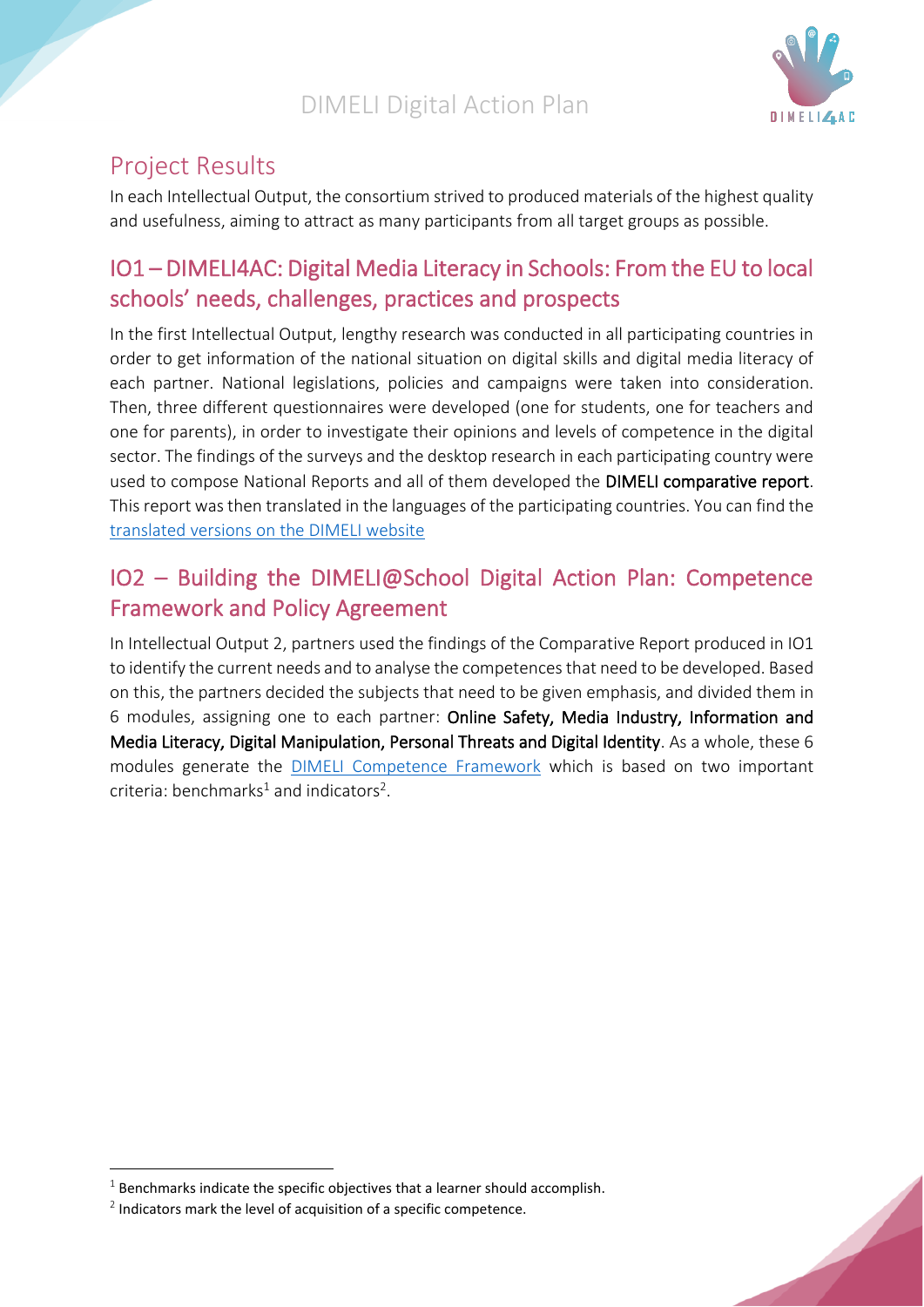



*Figure 1: The DIMELI Framework Diagram*

In addition, the DIMELI Memorandum of Cooperation and Endorsement was created, aiming to explain the project to the public, attract and recruit supporters and share the goals and aims with our target groups in a formal and visually appealing manner.

# <span id="page-7-0"></span>IO3 – Building the DIMELI@School Digital Action Plan: Multi-targeted Educational Pack for teaching and learning – teachers, parents and students

The Intellectual Output 3 was the longest and the most complicated one. As a continuation of the work done with the Competence Framework, the Learning Pack was part of this IO and was the collection of resources which were going to be needed for the acquisition of Digital Citizenship skills. Each partner produced the following materials for the module they were in charge of:

#### **1. Learning presentations for students:**

To be used by DIMELI Mentors in-class to teach the students.

#### **2. Learning presentations for parents and teachers**

To be used by aspiring DIMELI Mentors who wish to educate themselves before tackling the task of teaching the material.

#### **3. Teachers' notes/Lesson plans**

To be used by DIMELI Mentors in-class to teach students. It includes step-by-step guides on how to teach each module, with some additional information that might be useful for the students. In addition, there are guidelines and advice on how to use the additional material, as well as indications concerning which stages of the lesson they would be most appropriate and useful.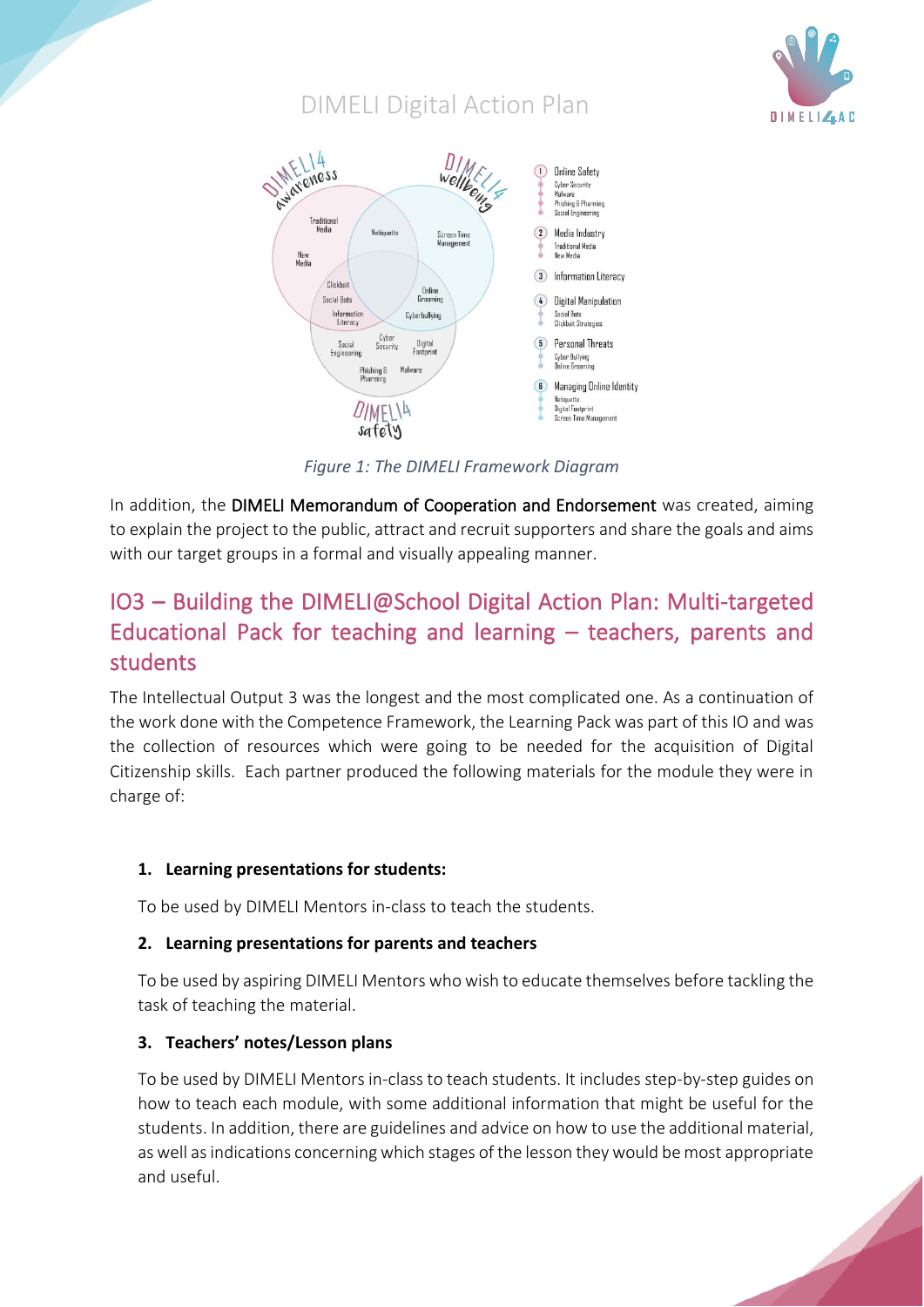

#### **4. Additional material**

The additional material includes exercises, in-class activities and games, handouts and other resources that can be used to enhance the learning experience of students and to make the lesson more interesting and interactive. Depending on the material, it can also help the teachers assess how the learners are doing in the class.

#### **5. Informative booklets**

The informative booklets are accompanying documents. There is one short booklet per Module, and it encompasses the most important information and key elements of each module in a visually appealing format, so that students can refer to them if they forget something. Since they are so short, they can also be printed out for future reference.

All these materials are designed to be used alongside each other, but they can also work independently. They can be found on the [DIMELI e-learning platform,](https://dimeli.erasmusplus.website/) but they can also be downloaded from the project's website.

## <span id="page-8-0"></span>IO4 – Building the on-line DIMELI@School: The eco-system of assessment and validation through the Dimeli Game-Avatar

In IO4, the DIMELI consortium was responsible to develop the DIMELI Avatar Game, the DIMELI e-learning platform, the assessments for the students, and the DIMELI Open Badges validation ecosystem.

For the DIMELI Avatar Game, we went with a format that reminds the player of a good oldfashioned board game. Players start by choosing an Avatar, or character. Each character has special abilities and/or limitations. All the players start at the same tile, and spin a wheel to see how many tiles they may advance. The game is not antagonistic as players do not play against each other, but they need to work as a team in order to reach the Digital Classroom at the end of the board within a pre-determined number of rounds. If the whole team does not reach the Classroom before the rounds run out, then the whole team loses.

For the creation of th[e DIMELI e-learning platform](https://dimeli.erasmusplus.website/) a simple and easy-to-navigate user interface was developed, aiming to make it easy and structured for all target groups to find what they are looking for. The platform hosts all the materials developed in IO3, as well as the downloadable files in order to install the DIMELI game on any computer. Additionally, it will be used as an assessment and validation tool, as it hosts the quizzes that students need to take in order to automatically obtain the DIMELI Badge.

For the **assessments**, the consortium wanted to create easily quantifiable exercises, to allow for easier and not complicated validation of competences and ensure the project's sustainability even after the funding from the European Commission. These were then transferred onto the DIMELI e-learning platform, and were associated with the Open Badges ecosystem.

The DIMELI Open Badges were designed as a reward after students would prove their competences and knowledge on the topics developed in the competence framework of IO2.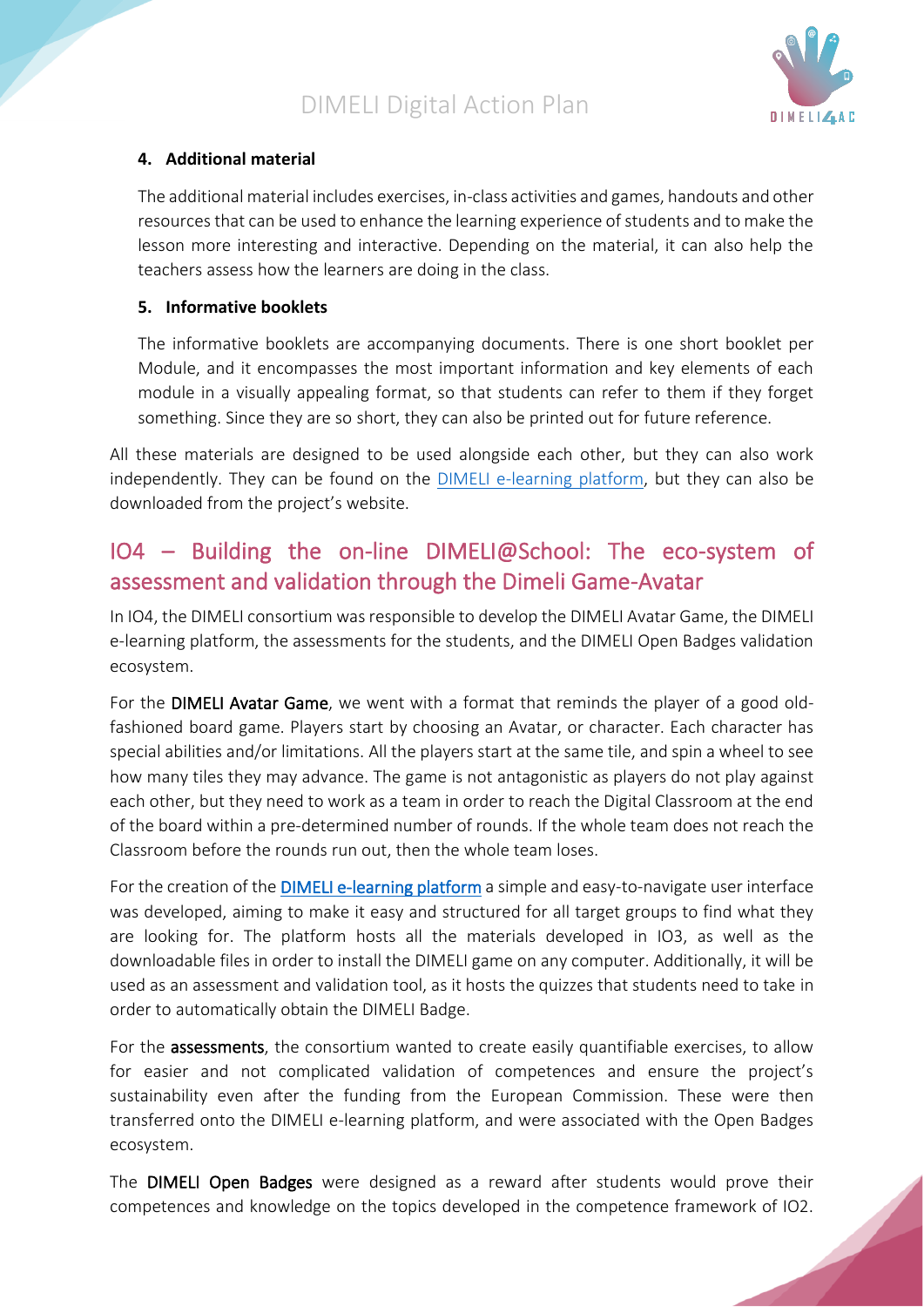

Finally, the criteria to achieve the badges were integrated into the DIMELI e-learning platform, which allows you to connect with Open Badge-collecting services such as [Badgr.](https://badgr.com/) The consortium also created the DIMELI Guide which provide to the users a detailed explanation of how the badges work and how to obtain one.

## <span id="page-9-0"></span>IO5 – Building the DIMELI@School Digital Action Plan: A to Z Pack for implementation

In IO5 everything came together and became a coherent, cohesive whole, the DIMELI Toolkit, a comprehensive DIMELI guide which aimed to instruct and support organisations in the implementation of the project.

This toolkit consisted of two parts. The first part was all the work already done in the previous Intellectual Outputs, gathered and compiled, so that all the information on the project's background and methodology was found in a single document. The second part consisted of the DIMELI Toolkit's guidelines for the organisations on how to implement the project in a way that makes sense in their own context. IO5 developed detailed information and resources necessary for preparation, advice, various suggestions and tips for the implementation of the project in order to ensure its efficiency. You can find the DIMELI@SCHOOL Digital Action Plan: A to Z pack for implementation [here.](http://dimeli.eu/a-zpack/)

# <span id="page-9-1"></span>6. Building the DIMELI4AC@School Digital Action Plan: From the school to the EU level – Policy Recommendation for upscaling and sustainability (IO6)

This last IO will focus on the design of the exploitation strategy which will ensure sustainability of products in all levels (from local to European), further exploitation and expansion based on the idea of the "DIMELI@SCHOOL DIGITAL MEDIA LITERACY INITIATIVE" and utilising the opportunities provided as part of the EU DIGITAL MEDIA LITERACY WEEK, or any other related national days/events. IO6 ensures the commitment of the consortium to plan the sustainability of the products and reflect on the prospects and potentials opening up for the at all levels.

# <span id="page-9-2"></span>6.1 Evaluation of TOOL KIT for the creation of DIMELI@School Clubs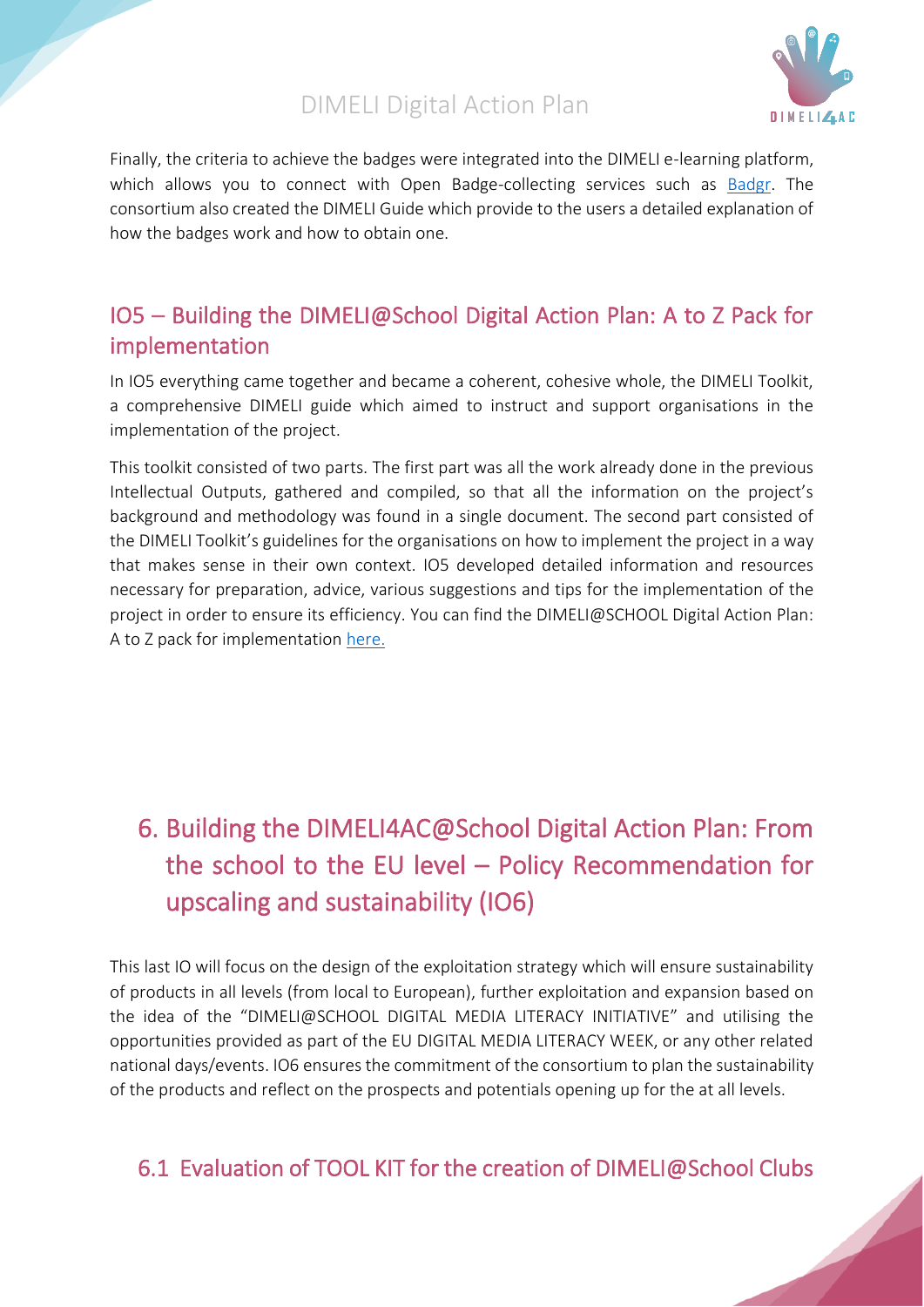

To

start with, a key element of the DIMELI4AC project was the establishment of the DIMELI4CD@SCHOOLCLUBS. These 'DIMELI@SCHOOL CLUBS' are aimed at providing a physical space on school grounds or local community venues that provide media literacy training, advice and guidance to students or other interested parties.

Unfortunately, due to the restrictions imposed by the pandemic of COVID-19 worldwide, the creation of the DIMELI@SchoolClubs as was planned initially was hard to be put into practice. Here is a short summary of the evaluation of the pilot testing that took place in different countries as part of the DIMELI4AC project:

#### <span id="page-10-0"></span>✓ The Case of Greece

Two pilot tests took place in Ellinogermaniki Agogi Primary School. The first one was performed in class on the 7th July 2020 as part of the summer course. One teacher and seven students tested the DIMELI game. The second one was a large-scale pilot testing with 9 teachers and 164 students as participants. Students logged in to the DIMELI platform, had access to the material, used the glossary, completed the quizzes and played the game. This trial lasted three weeks (November-December 2020) and was performed online because all Greek schools were closed this period of time due to the pandemic.

Before the beginning of the trials teachers carefully discussed about the resources of the platform and planned through online meetings the implementation in class. They used the material of the platform, but they creatively adapt it in their own needs. In particular, they used the PowerPoint Presentations of the platform but they enriched them with some real life examples that they found in the learning scenarios embedded in the platform. The main problem was the time since it is time consuming to teach the six modules. For this reason, students had access to the material from their homes and they also completed the quizzes at home. Additionally, after the first trial the teachers declared that the DIMELI avatar game is an educational tool attractive mainly because it motivates students to be engaged in the learning process.

#### $\checkmark$  The Case of Cyprus

<span id="page-10-1"></span>The pilot testing event in Cyprus was organised by Emphasys Centre in March 2021, in collaboration with the Regional High School of Xylophagou and took the form of blended virtual learning activities (synchronous and asynchronous) due to the restrictions imposed by the COVID-19 pandemic. The pilot implementation of the project was promoted through social media channels and also through Emphasys' network, in order to approach different schools in Cyprus.

The synchronous part of the training took the form of a virtual training event which was organized in two sessions one in the morning and one in the afternoon. As part of the event, the students had the opportunity to learn more about the DIMELI4AC programme, the functionalities of the e-learning platform, the DIMELI game and the validation system of the project (Open Badges System). Additionally, participants took part in a discussion and online workshops regarding managing digital identity and online grooming.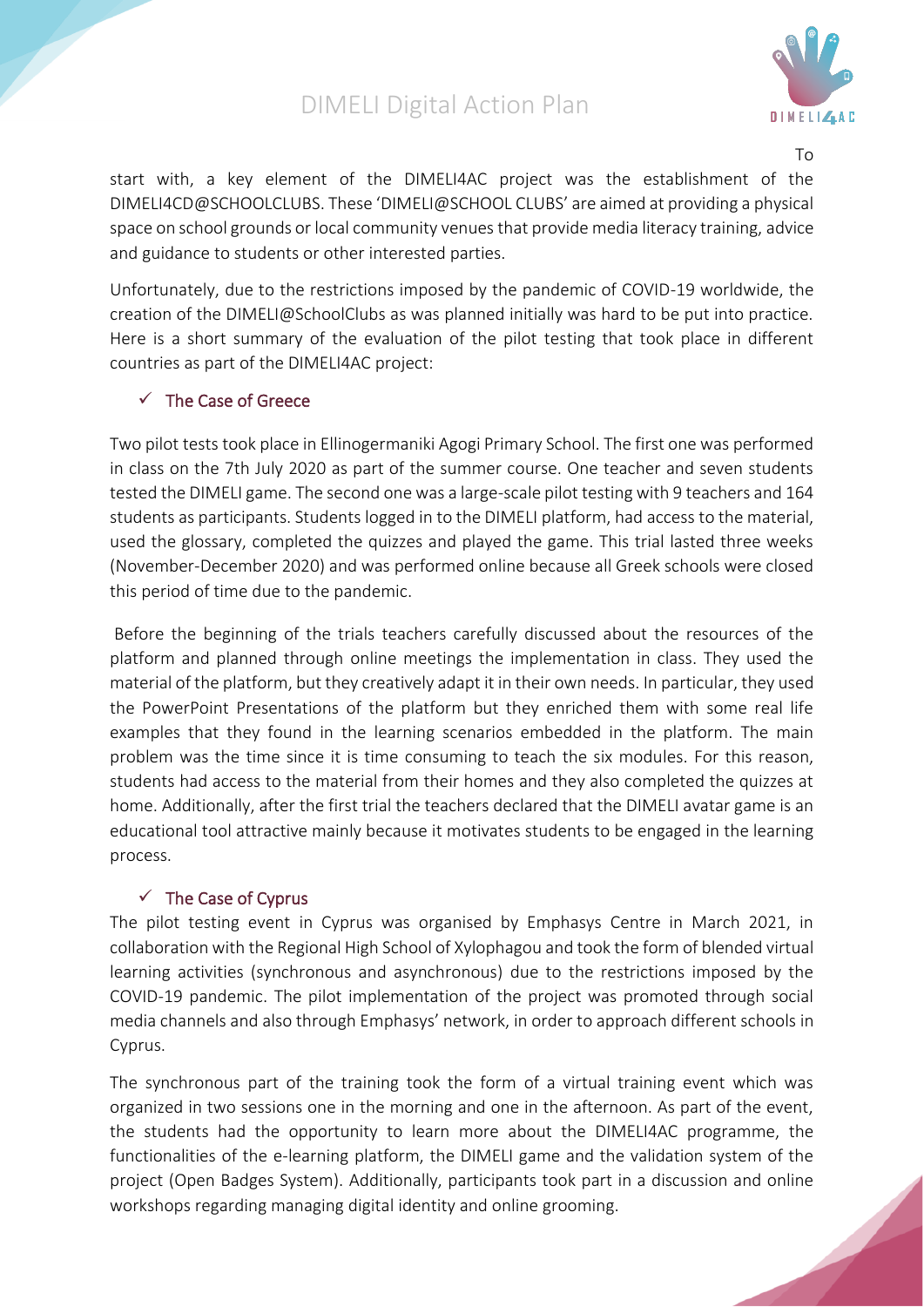

The

asynchronous part of the pilot implementation continued after the training event, where participants registered into the platform, experimented with the material developed, the validation system of the Open Badges and the DIMELI game. The trainers offered support during the registration procedure, downloading the DIMELI game and explained the validation process and any other issues the participants might have encountered. The overall feedback received was positive from both students and trainers.

#### $\checkmark$  The Case of Germany

<span id="page-11-0"></span>Due to the Covid-19-pamdemic the pilot testing could not be exercised as planned in January 21, since the subjects of sociology and ICT are not part of the distance-learning strategy, that the participating school performed during this period. Therefore, the following information is based on feedback received by the participating teacher and students and not on classroom activities. Regarding the modules, all of the topics mentioned are very relevant for the students and would have fit well into the curriculum as described above. At the IGS, they also offer weekly disposition lessons (class teacher lessons) in which these topics can also be dealt with (especially cyberbullying, online security, digital manipulation). Ultimately, however, these topics can be covered in each grade in class teacher lessons, in sociology lessons, and presumably also in values and norms lessons as part of a short unit (if necessary, based on a current incident).

In this class, the teacher would have used the presentation and worksheets. The teacher would have had the students first collect associations to the topic "Internet", then briefly introduce essential aspects of the presentation and finally collect dangers and advantages in the Think-Pair-Share procedure. Afterwards, the teacher would have deepened the topic with the worksheet on clickbait. The students would have created their own clickbaits in small groups, presented them in plenary and had other students evaluate their impact. In the context of distance-learning it would have been possible to let the students read the presentation texts independently and collect pros and cons in a padlet. Via videoconference the teacher would have presented this intermediate state and discussed it briefly. Afterwards, the teacher would have presented and problematized an example of clickbait, and the students would have had time to create their own clickbait in breakout rooms at Zoom, which they would have continued as homework.

Despite the successful organization of online training activities and workshops, the project consortium strongly recommends the establishment of such clubs in the future as they can be a focal point for using the materials and resources developed as part of the DIMELI4AC programme. These hubs can be established by individual schools, colleges or universities on their own premises or in community/ youth centres with the support of local stakeholders and take the form of intensive summer school or after-school clubs.

# <span id="page-11-1"></span>6.2 Setting up the DIMELI@School Clubs/Observatories

There are few things to consider when decide to establish DIMELI@SCHOOL Clubs: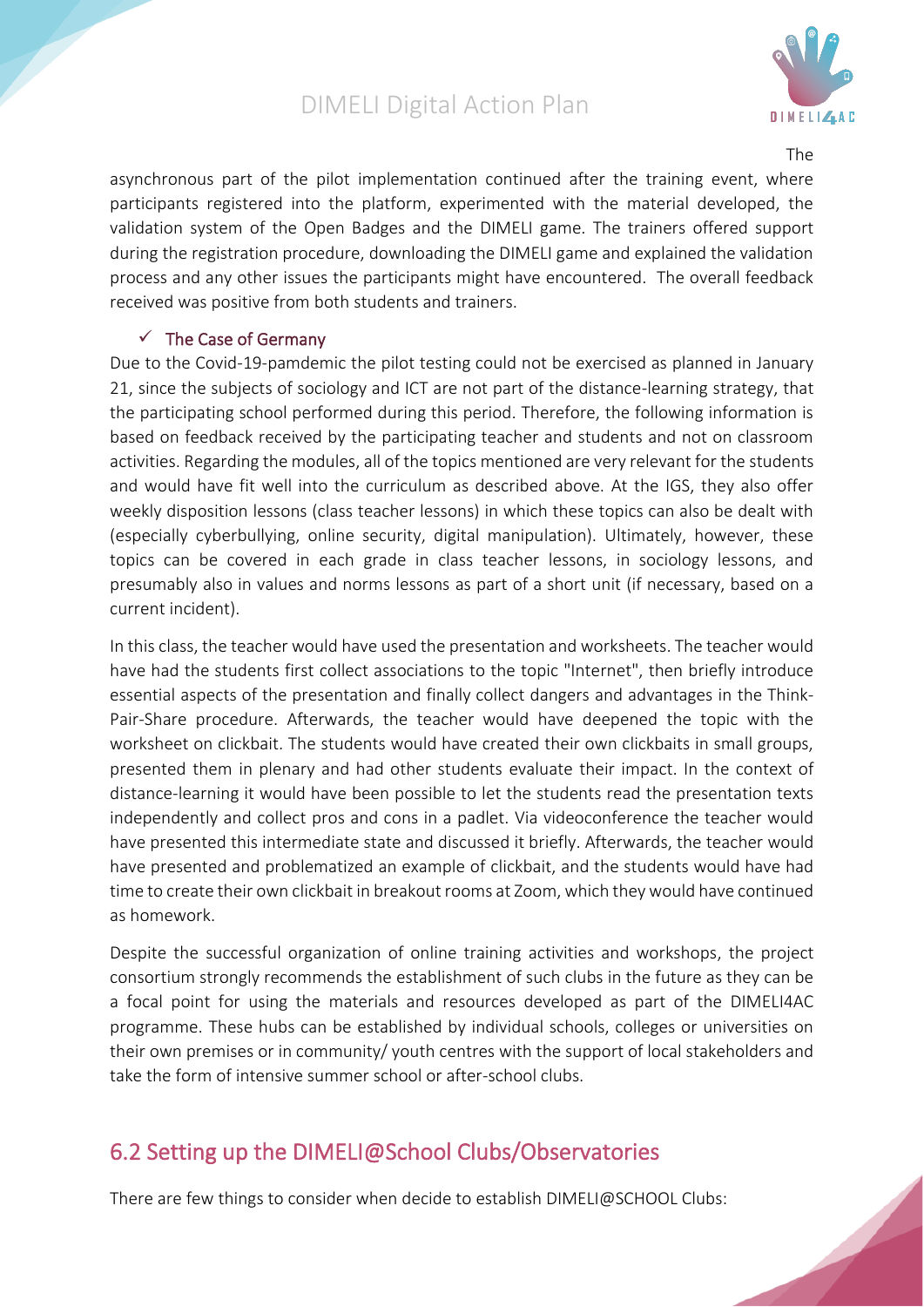

#### $\checkmark$  Location of the Club

Where to locate your DIMELI@SCHOOL hub is a key decision that will impact the success of the initiative. It is recommended that the hub should be located in a communal area accessible to as large a percentage of your student cohort as possible. This could be in your careers advice office, communal study space or campus library. If you are unable to establish the hub on your premises due to limited space or financial restrictions, then you may be able to work alongside community organisations to establish the hub in a local community venue. Working together with other educational institutions, charities, community organisations or other local stakeholders may enable the establishment of a communal hub based in a local youth centre or community space. The pooling of resources may enable you to overcome any restrictions faced when working with limited means.

#### ✓ Stakeholders

In order for your hub to provide the necessary support it is vital that you include suitable local stakeholders in the planning and implementation processes. Relevant stakeholders can involve experts/ organisation in media literacy topics, national bodies, NGO's or charities. The wider the range of stakeholders that you can involve in the initiative the better. A diverse number of voices, ideas and experiences will enable your hub to provide the best information, advice and guidance possible. The key aim isto bring together all the relevant stakeholders that will inspire, encourage and potentially support your learners to thrive. More information about networking with relevant key stakeholders can be found in Section 6.2.1.

#### ✓ Roles

It is recommended that you assign specific roles to key individuals with the responsibility of supporting the implementation of your hub, these may include teachers, support staff, members of the student cohort and external stakeholder representatives.

Key roles may include:

- *Hub Coordinator* this role involves overseeing the planning and implementation of the hub. They are responsible for the establishment, implementation and general running of the hub. This could be a teacher who is given extra time out of the classroom or a manager who takes the hub under their remit. This could also be a senior student who is looking to develop their leadership and management skills as an extra-curricular activity. This task is vital to the success of the initiative so it is important to assign the role to someone who is able to take on the responsibility and time commitment.
- *Communication Lead* This role will support the coordinator in the dissemination and communication of the hub activities to the wider school community and local stakeholders. Their role will be to encourage participation and share good news stories where appropriate. They may use social media, advertising and press releases to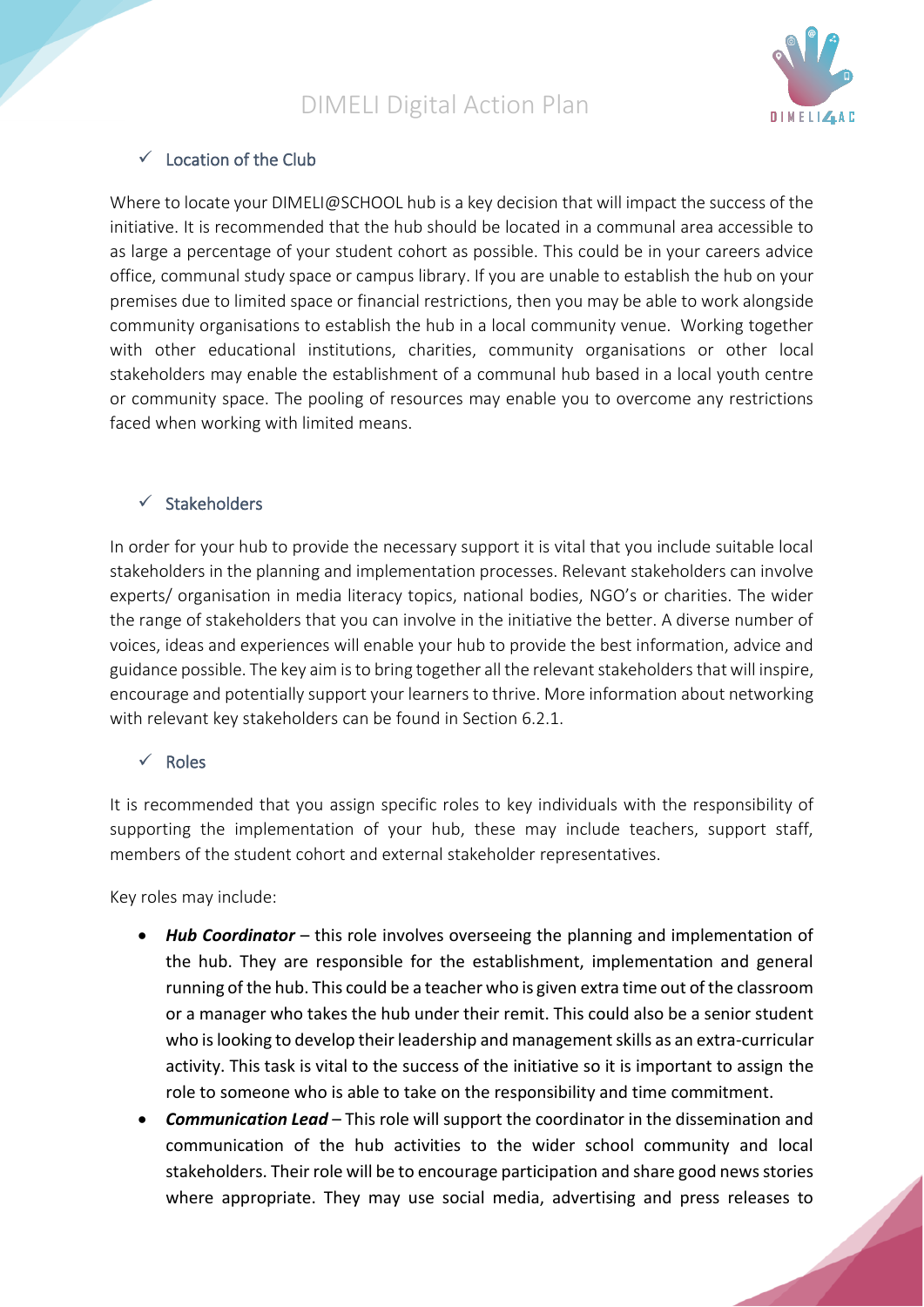

communicate with as wide an audience as possible. This could be a member of your marketing / community engagement team or a member of your student cohort looking to advance their experience and develop the relevant skills.

- *DIMELI Champions* This role will ideally be from the student cohort and serve as an accessible peer voice and role model to the wider student community. They may be actively involved in activities regarding relevant topics outside of school life or simply have the correct attitude and desire to take on the responsibility. This role will also provide a key student voice when planning and implementing media literacy activities.
- *Mentors* This role will ideally involve members of your local stakeholders who will volunteer their time to attend the hub and provide their expertise to support learners as required. They may simply provide advice, motivation and guidance or take on a more active role in supporting individual learners to develop their skills and competences. This should be conducted in line with your institutions safeguarding policies.

## <span id="page-13-0"></span>6.2.1 Synergies Created through the implementation of the project

Implementing the DIMELI Toolkit at schools offers a great opportunity to create synergies between schools and other organizations or stakeholders – for more information on how to create effective synergies, please check Section B of the [DIMELI Toolkit: A-Z pack for](http://dimeli.eu/a-zpack/)  [implementation.](http://dimeli.eu/a-zpack/) This section aims to provide more details about synergies that were created with key stakeholders through the DIMELI project, and share tips and guidelines on how to sustain those synergies.

#### <span id="page-13-1"></span> $\checkmark$  Case of Cyprus

In the case of Cyprus, disseminating the activities of the project through social media and newsletters was a good way to attract the interest and support of key stakeholders. Specifically, a synergy was created with the Cyprus Computer Society, a national NGO who represents all ICT experts-professionals in Cyprus. A dissemination activity organized at the Mall of Cyprus also offered a good opportunity to create networking with teachers, schools and other stakeholders who shown an interest to the project. Those synergies were very useful, during the course of the project through providing feedback and supporting the implementation of the project. Some challenges faced when approaching key stakeholders is that it requires time, planning and dedication. A useful tool to use is the Stakeholder Analysis Matrix Template, which can help you to identify key stakeholders, including their level of influence, which issues are important to them and how they will be engaged – You can find the Stakeholder Analysis Matrix Template [here.](http://www.tools4dev.org/resources/stakeholder-analysis-matrix-template/)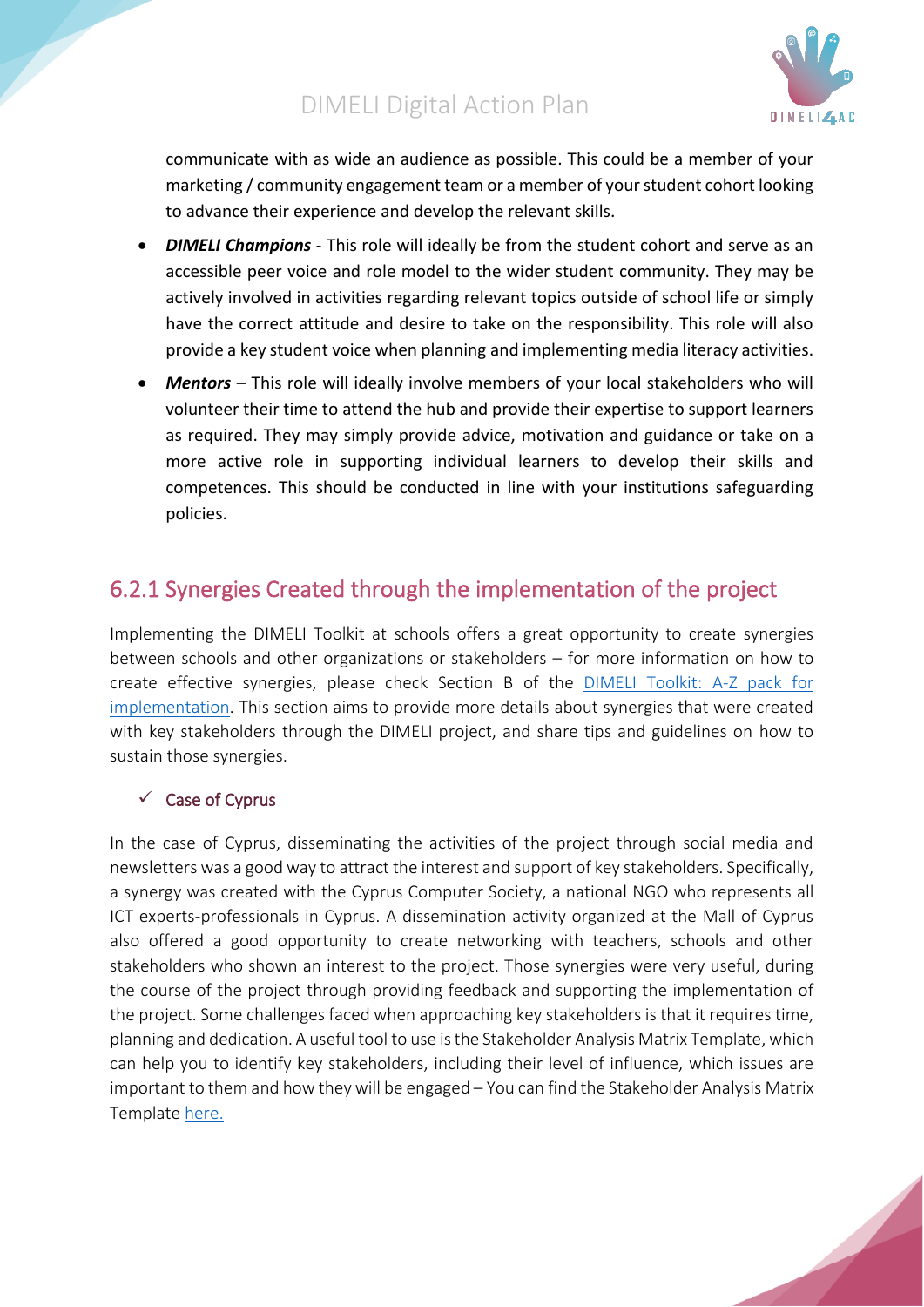

#### <span id="page-14-0"></span>✓ Case of Greece

Ellinogermaniki Agogi (EA) supported the dissemination of this project through social media and other various activities. The network of teachers interested in using the DIMELI@School programme has been further expanded due to the aforementioned efforts. Teachers of Ellinogermaniki Agogi school participated in the workshop that we organized in EA school presenting the methodology and the tools of the project. Moreover, an online workshop was held on the 19<sup>th</sup> of March 2021 in which Greek teachers from a number of Greek schools participated and shared their views regarding the state of the art of digital media literacy in Greece. On April 2021 we plan another workshop in collaboration with the Institute of Educational policy in Greece for further dissemination. An additional event will take place in July 2021 during the summer school organized by Ellinogermaniki Agogi with the participation of teachers not only from Greece but from several European countries as well for enhancing the mixture of experiences [\(https://esia.ea.gr/\)](https://esia.ea.gr/). Finally, it is worth mentioning that we have created a community of the project within the OSOS portal in which 2356 teachers around Europe are currently members. ([https://portal.opendiscoveryspace.eu/en/community/digital](https://portal.opendiscoveryspace.eu/en/community/digital-media-literacy-active-citizenship-dimeli4ac-861547)[media-literacy-active-citizenship-dimeli4ac-861547\)](https://portal.opendiscoveryspace.eu/en/community/digital-media-literacy-active-citizenship-dimeli4ac-861547).

#### <span id="page-14-1"></span> $\checkmark$  Case of Germany

Leibniz University of Hannover worked on connections with teachers as part of the first output. Teachers from schools with experience in digital media literacy and digital media education were addressed in particular. These teachers were then asked to report on DIMELI4AC in their schools, thus attracting more potential interested parties to the project. Additionally, the project was disseminated within the faculty of political education and the CINC-network (Center for Inclusive Citizenship). In this process also teachers in training were informed about the project and its didactic strategy. An e-mail distribution list for all newly recruited interested parties was set up and provides regular information about the the latest developments in the project. In addition, the social media channels (Instagram, Facebook, Twitter), the website and in the future the DIMELI4AC platform are important elements of the sustainable dissemination strategy in Germany.

## <span id="page-14-2"></span>6.2.2 Reflection – practical steps and tips for maintaining your networking with key stakeholders

Building collaborations and synergies is only the beginning, equally important though is to be able to maintain the stakeholders support, in order to maximize the long-term impact of the project. Here we gathered a few tips to help you maintain those key networks established:

 $\varnothing$  Building strong relationships via active and ongoing communication is a great way to keep stakeholders engaged, involved and included on ideas, challenges and growth – an example might be to invite them to events or co-create an event for media literacy.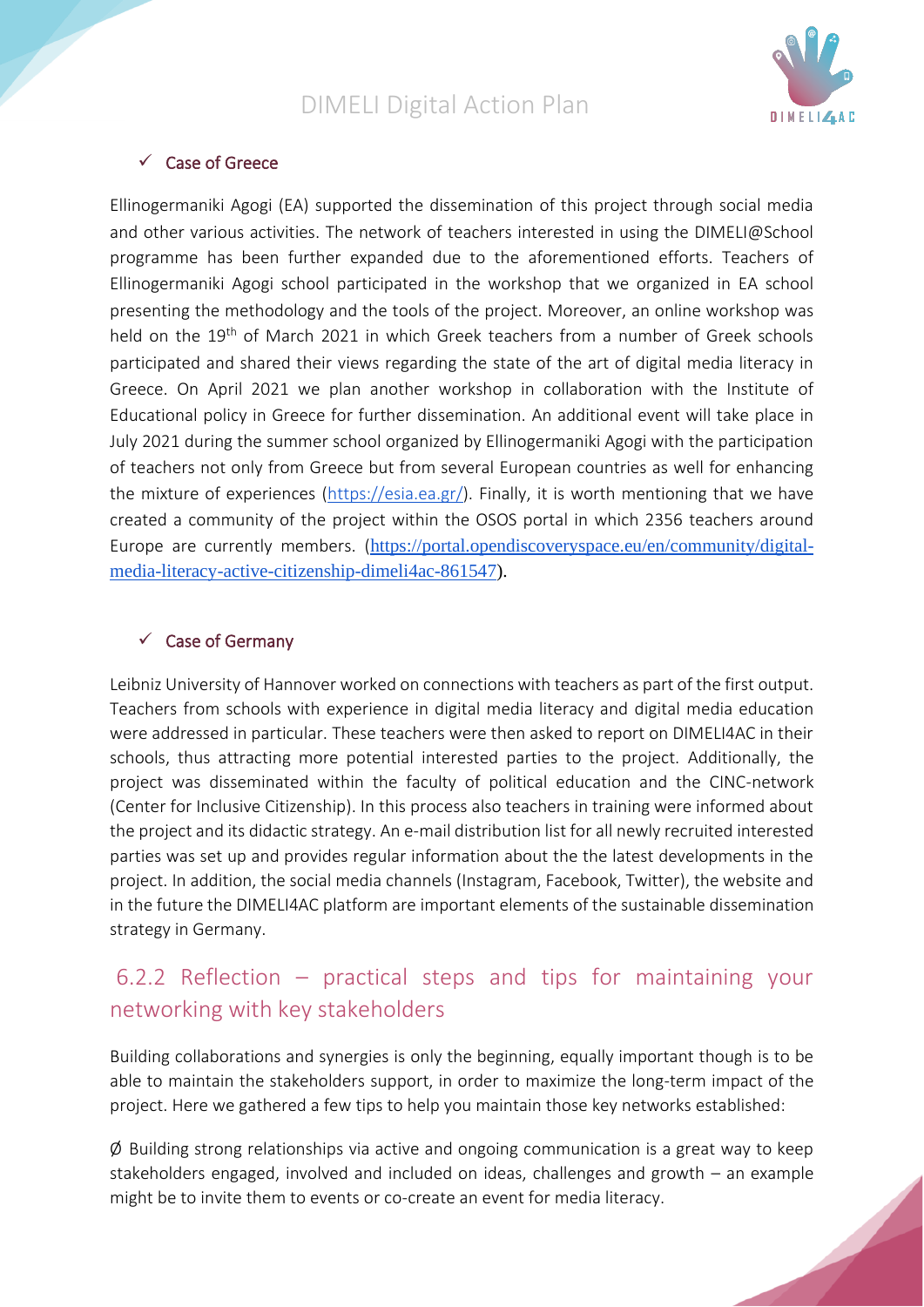

Ø

Encourage them to show their support through the Memorandum of Endorsement, Support and Commitment prepared for the DIMELI project [\(http://dimeli.eu/memorandum/\)](file:///C:/Users/User/Downloads/(http:/dimeli.eu/memorandum/))

 $\emptyset$  Share your work and good practices – share lessons you have learned, publish documents and/or monthly newsletters to showcase your work.

 $\varnothing$  Use questionnaires and data to measure the impact on local and national level, and share this with your network.

 $\emptyset$  Create testimonials and case studies from participants who benefited from this project, and share this with your network.

## <span id="page-15-0"></span>6.2.3 The DIMELI4AC Network

The DIMELI4AC Network includes participants, institutions, organisations and projects which gradually got heavily interested in the DIMELI4AC project and its outcomes. The idea behind this network was to offer staff training assignments in the form of job shadowing for future Erasmus+ staff mobility projects. Second, the network will be a basis of a further Horizon Europe and Erasmus+ proposals in the areas of digital media literacy. We maintain an emailing list (respecting all GDPR issues) of the below stakeholders which are informed about any future developments of the project such as new evaluations, outreach activities, new game versions, or exploitation plans of the project. As depicted in the table below the project closes with a collection of stakeholders and potential collaboration aspects for the future.

| Country | Affiliation                                                                                                                               |
|---------|-------------------------------------------------------------------------------------------------------------------------------------------|
| Greece  | Institute of Educational Policy, Ministry of Education                                                                                    |
|         | Trilateral Research (EUNOMIA project)                                                                                                     |
|         | Computer Technology Institute and<br>Press<br>"Diophantus" (the ICT research and technology<br>organization of the Ministry of Education) |
|         | University of Athens - Department of Early Childhood<br>Education                                                                         |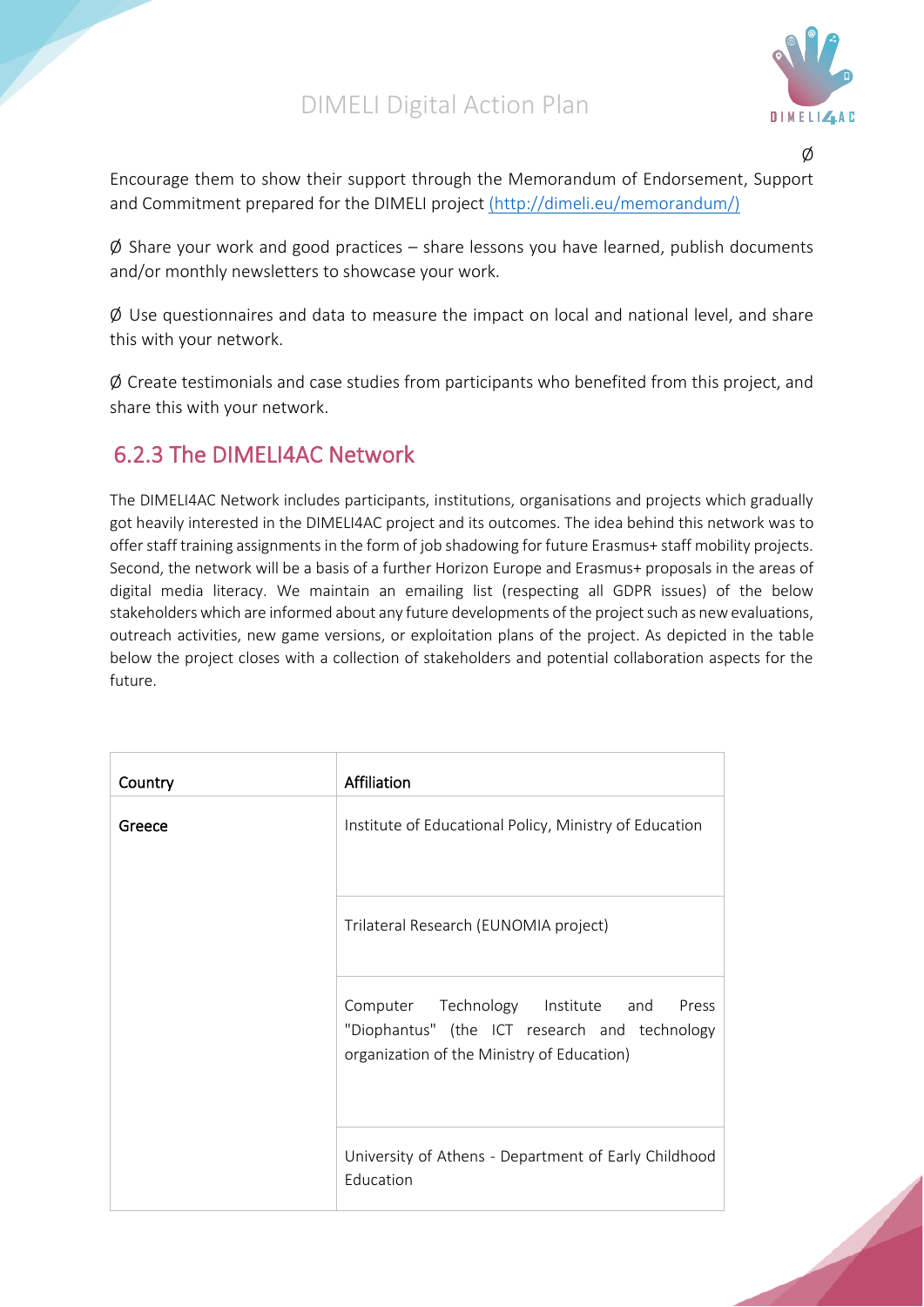

| Germany |                                      |
|---------|--------------------------------------|
|         |                                      |
|         |                                      |
|         |                                      |
| Cyprus  | <b>Cyprus Computer Society</b>       |
|         | Pedagogical Institute of Cyprus      |
|         | EU Digital Learning Network (DLEARN) |
|         | High School of Xylophagou            |
| Belgium |                                      |
|         |                                      |
|         |                                      |
|         |                                      |
| Ireland |                                      |
|         |                                      |
|         |                                      |
|         |                                      |

# <span id="page-16-0"></span>6.3 Design of the DIMELI@School Policy Pack for upscaling – Sustainability Strategy

## <span id="page-16-1"></span>6.3.1 SWOT Analysis

To ensure the sustainability of this project we decided to perform a SWOT analysis to identify the strengths, weaknesses, opportunities and threats of the DIMELI@SCHOOL program. This analysis is mainly based on the results of the pilot testing of the DIMELI methodology and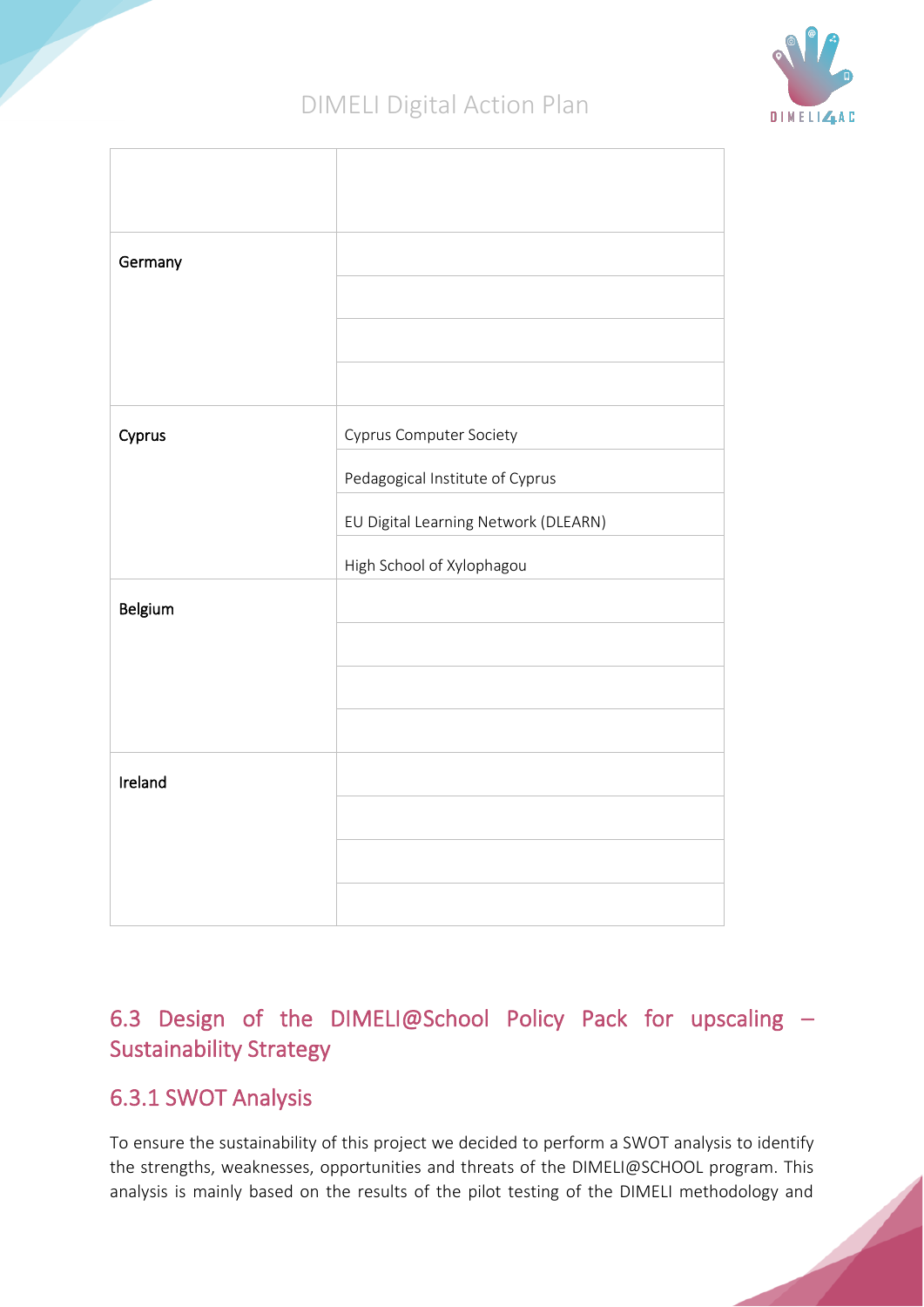

technology in classes. In particular, it is based on the feedback we received from the teachers' and students' questionnaires.

As it is depicted in the table below the DIMELI@SCHOOL program is a powerful tool for students, teachers and parents. Its power derives from the fact that it encourages active and independent learning as students can have access to various resources from their homes and resolve any activities at their own pace. In addition, they can collaborate with their classmates by using the forum of the DIMELI platform or by playing the DIMELI game. Both the quizzes integrated in the platform and the game could also be a great opportunity for them to acquire skills of self-assessment. As far as teachers are concerned it is true that nowadays they are in the process of redefining teaching and learning. Due to the COVID-19 pandemic and the closure of the schools, teachers had to deal with new challenges and need new resources and online tools to engage students in learning. By using the DIMELI @ School program teachers have at their disposal a variety of materials and on-line tools which can be adapted to their own needs. Furthermore, digital advances have led to new needs for Europe's students and teachers. Teachers should prepare students to participate critically and responsibly in a world filled with social media and digital technologies and integrate them to the digital era. Both students and teachers stated that the DIMELI@ SCHOOL program contributed to the development of their digital media literacy skills. Finally, the DIMELI materials and tools could support parents in dealing with media literacy challenges.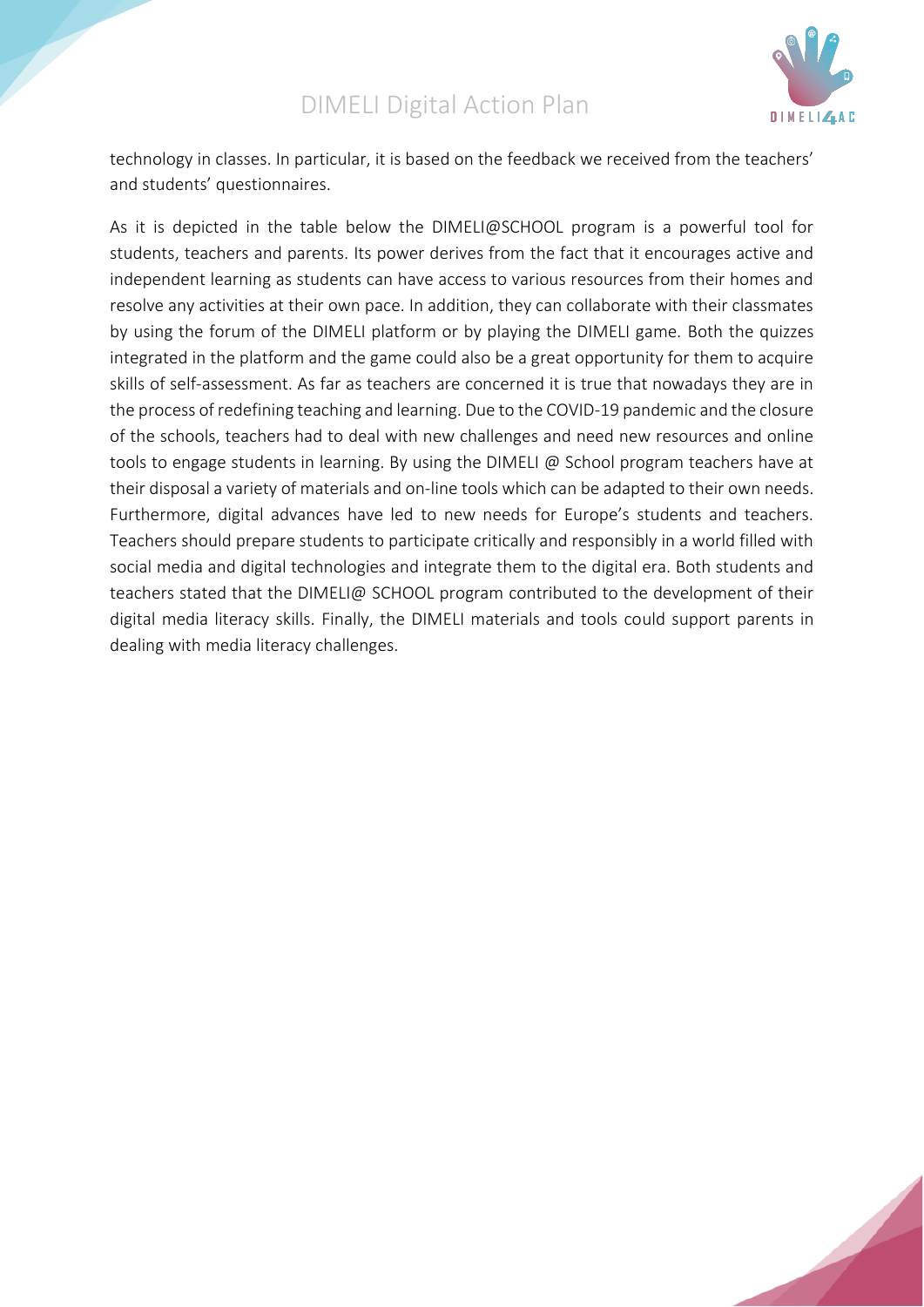

#### *Strengths*

#### *Toolkit*

- Free to use
- On-line tool
- Easy to use
- Attractive in terms of graphics
- Provision of Badges

#### *Students:*

- Learn in a fun way
- Work independently and collaboratively
- Have flexibility in terms of learning schedule

#### *Teachers*

- Upgrade the quality of their teaching (A variety resources, tools and learning scenarios are at their disposal)
- Learning could be appealing and motivating
- Can try it out without commitments
	- Save time in class if students have also access at home

#### *Weaknesses*

#### *Toolkit*

- Regular updates might be needed
- Technical problems may occur
- It is accessible via internet connection

#### *Students*

- Need to ensure that they have the necessary technical skills
- Compare to the traditional methods more time is required in front of a screen leading to fatigue.

# *Teachers*

- Some teachers lack basic skills regarding technology.
- Some teachers are resistant to change.
- It may be challenging to fit to the curriculum.
- It is time consuming to plan and effectively implement the DIMELI@school program in class.

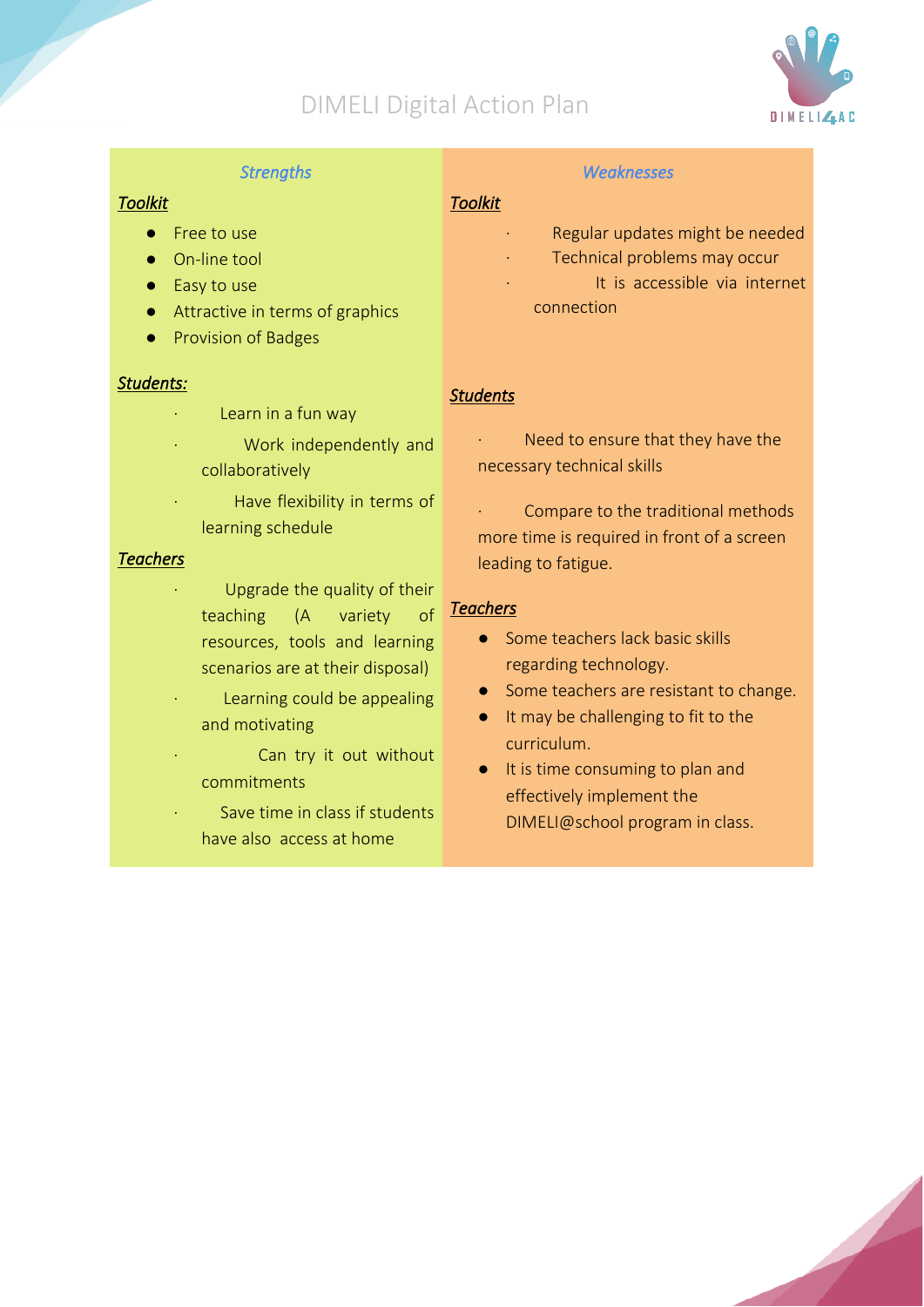

#### *Opportunities*

## *Threats*

#### *Students:*

- Acquire skills of self -assessment
- Acquire skills of collaboration
- Are integrated to the digital era

#### *Teachers:*

- · Their profiles and skills will be strengthened
- · They can transform traditional education to 21st century learning environment

#### *Parents:*

·

· Supported in dealing with media literacy challenges

## *Toolkit:*

- Competition
- Rapid changes in technology

#### *Students:*

● Lack of personal motivation due to less interaction with the teacher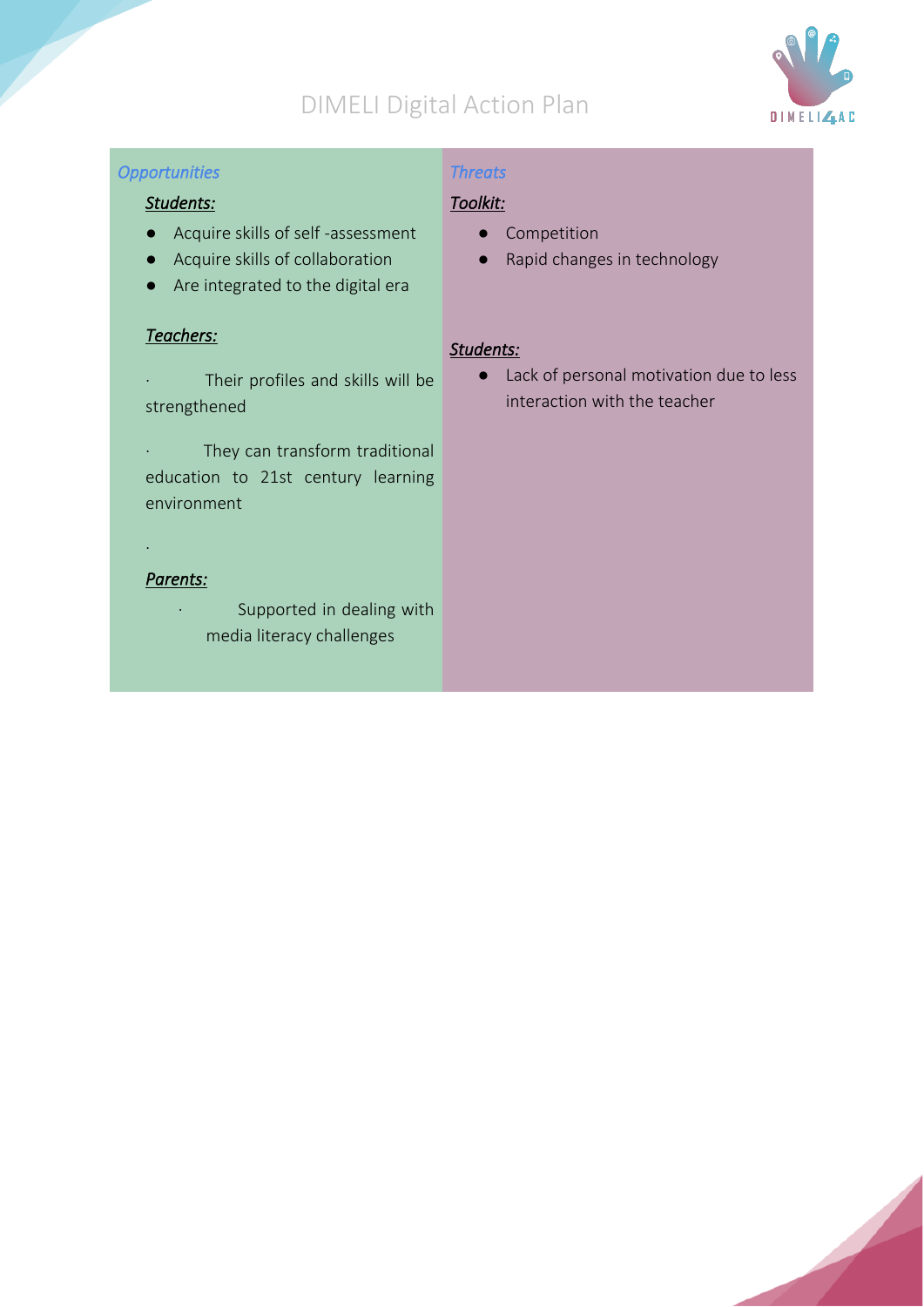

## <span id="page-20-0"></span>6.3.2 DIMELI@School Policy Intitiative – Ways of Exploitation and Promotion

Moreover, the DIMELI@SCHOOL Policy Initiative focus on the exploitation of the products developed as part of the DIMELI4AC Programme, in order to ensure their sustainability and to draw attention to the need of students to develop media literacy skills. A good opportunity to raise awareness and promote DIMELI4AC materials is by utilizing opportunities such as EU/ International days focused on Media Literacy or any other related events.

## <span id="page-20-1"></span>Who

<span id="page-20-2"></span>The target groups of this movement correspond to the general target groups of the project, which are:

- School leaders
- Teachers
- Local authorities
- Other stakeholders relevant to each partner's national context

Secondary target groups include also:

- Students (ages 10-15, with a focus on those with fewer opportunities)
- Parents
- ICT and media experts
- Media companies
- Other stakeholders relevant to each partner's national context

## How

<span id="page-20-3"></span>Here you can find different ways and tips on creating and implementing a movement in support for the importance of media literacy skills for students. Through this movement the sustainability of the products developed as part of the project will ensured, and the aims to support young people to participate safely, effectively, critically and responsibly in the digital world will be promoted.

How can you get involved? There are many ways you can get involved!

Firstly, you can show your support by promoting the existing DIMELI4AC Campaign through:

- $\checkmark$  Signing the Memorandum of Endorsement, Support and Commitment for DIMELI4AC Stakeholders - <http://dimeli.eu/memorandum/>
- $\checkmark$  Like and share the DIMELI4AC social media page <https://www.facebook.com/dimeli4ac/>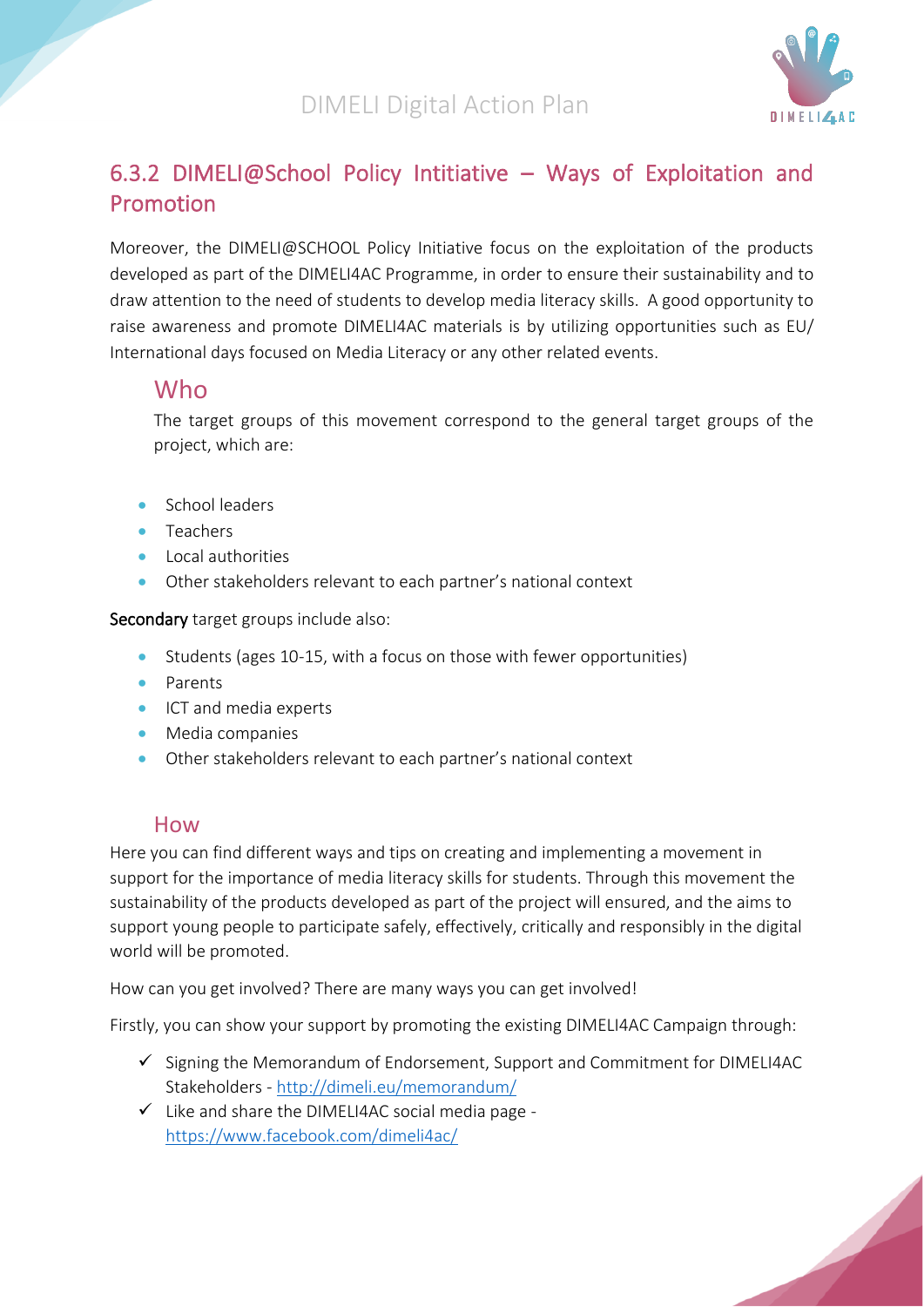

- $\checkmark$  Use hashtags (#) related to DIMELI4AC #DIMELI4AC #digitalliteracy #medialiteracy + more specific hashtags if you're posting about a specific module (e.g. #hatespeech, #cyberbullying etc.)
- $\checkmark$  Become a DIMELI4AC Ambassador an official supporter of the DIMELI4AC project, supporting in the promotion of the aims and objectives of the project.

However, to make a real impact the consortium would like to see educators, school leaders and key decision makers across the EU, to take positive actions in order to empower young people to become responsible, critical, global citizens in the digitalized and connected world we live in. Activities may include:

- $\triangleright$  Launching your own local campaign with the support of media experts;
- ➢ Hosting regular events/ seminars that brings together learners and experts in the field;
- $\triangleright$  Increasing the information provided in your organisation in media literacy related themes;
- ➢ Establish your own DIMELI CLUB in your school or in your local community venue to serve as a focal point for learners to find information and access support.

Possible events you may look at to use as a 'launch pad' for your own initiatives or campaign may include:

- $\checkmark$  ALL DIGITAL WEEK: the ALL DIGITAL Week is a yearly campaign which aims to promote digital inclusion and empowerment through events held in schools, digital competence centres, libraries and other venues. The initiative is decentralized across the EU (and beyond, to a smaller extent) and gathers thousands of events that promote digital literacy under a single label, giving them visibility and cohesion <https://alldigitalweek.eu/>
- $\checkmark$  Safer Internet Day: another great opportunity to raise awareness, as every year relevant stakeholders all round the world join together to make the internet safer and better place for all, and especially children and young people <https://www.saferinternetday.org/>
- $\checkmark$  Any other event/ initiative related to the aims/ objectives of the programme at a national level!